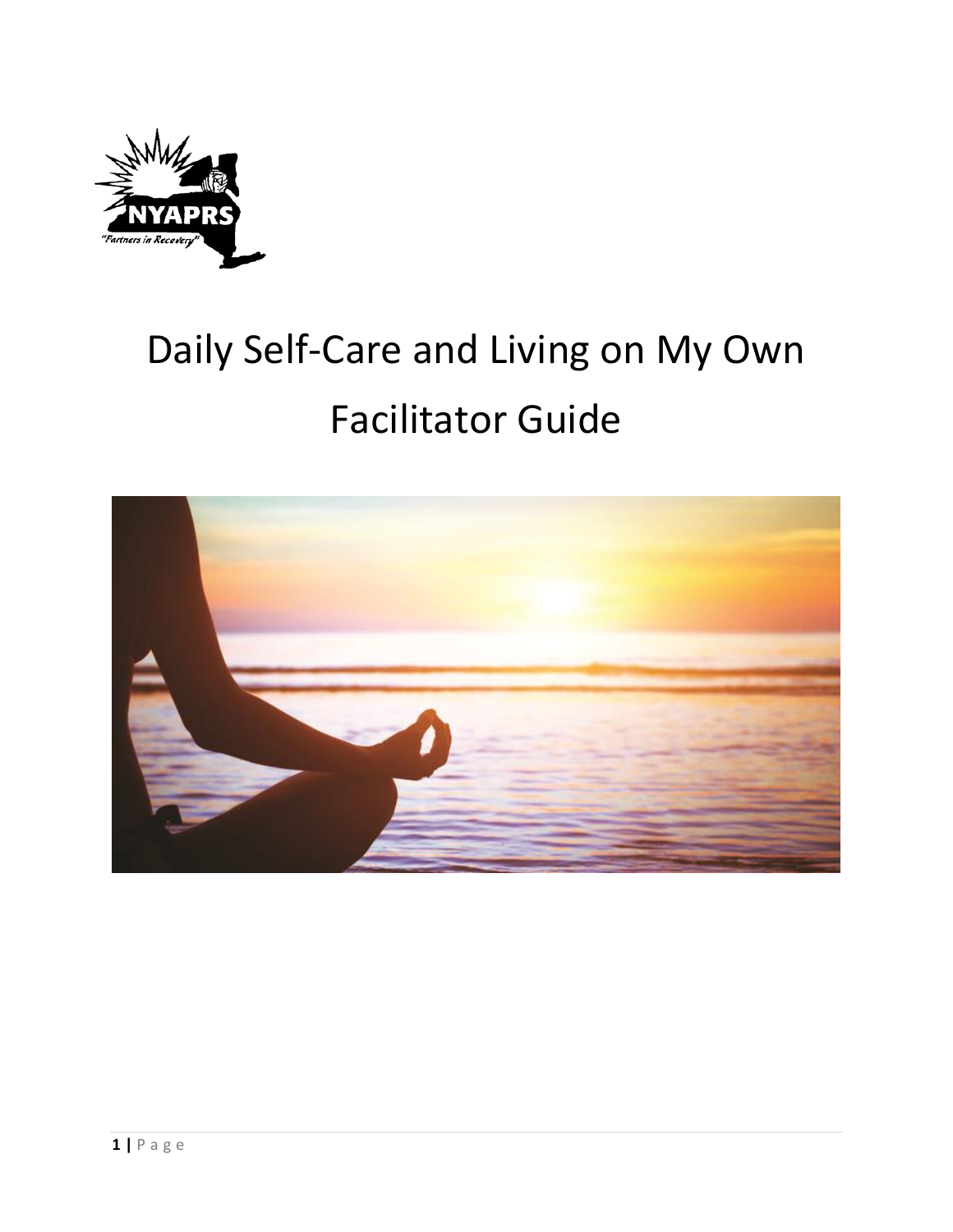#### Daily Self-Care and Living on My Own

The purpose of this curriculum is for individuals to explore the importance of self-care. The goal of this group is to help individuals to develop and put into action a self-care plan in order to attain or sustain independent living environments. Handouts accompany this curriculum and can be found in the Appendix.

Notes on how to use this curriculum:

This curriculum is meant to be a guide for facilitators. As such, helpful information and prompts can be found in *italics* throughout the facilitator guide. There is an accompanying participant guide, which should be copied and made available for participants in each session. The intent is that each participant has access to their own guide at any given time. Group material builds on itself from one session to the next, so it is recommended that this be facilitated as a closed group, run for about 10 sessions.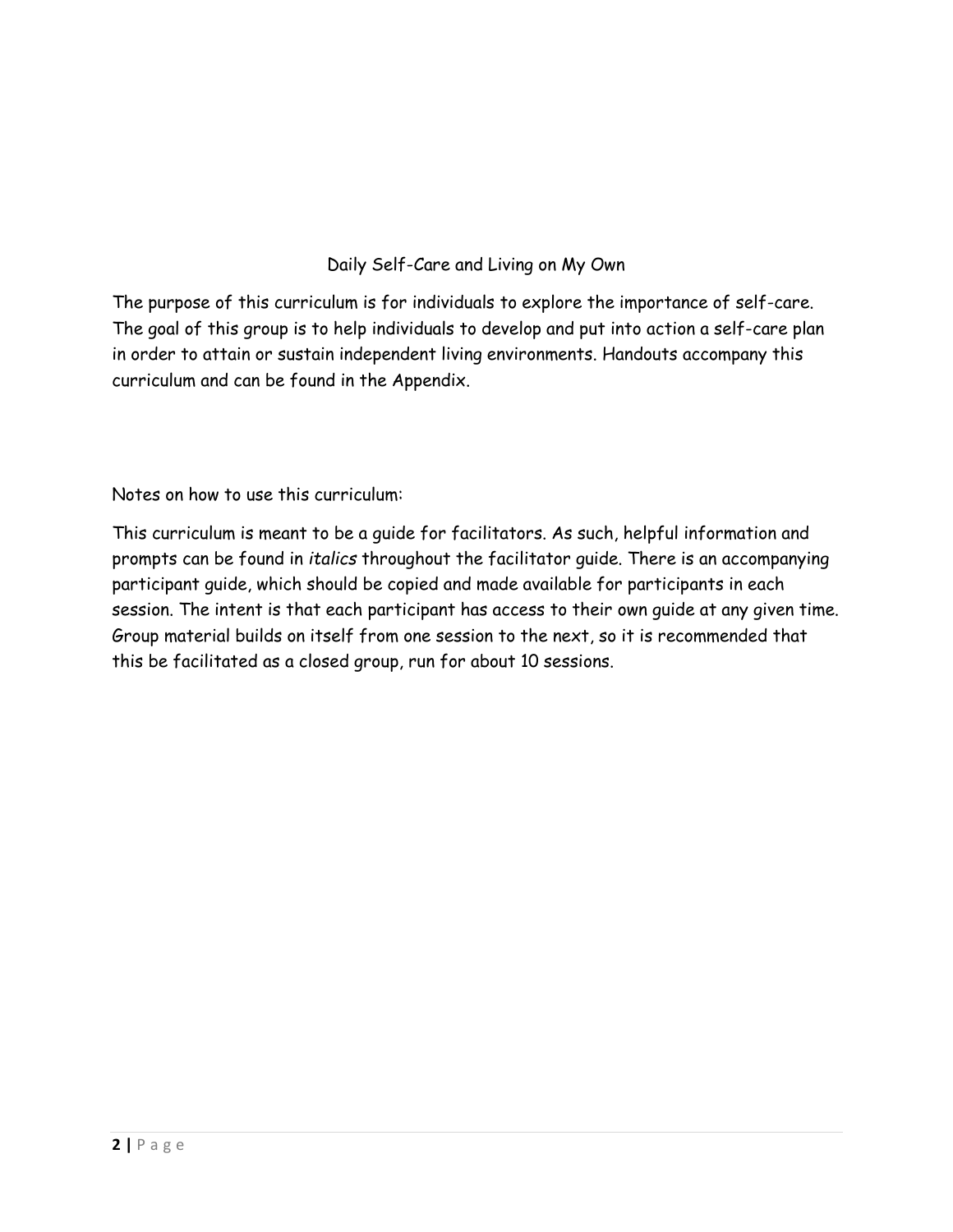| Table of Contents                                                                 |            |
|-----------------------------------------------------------------------------------|------------|
| What is a self-care and wellness and why is this important to recovery?           | Pgs. 4-6   |
| Exploring Dimensions of wellness (this will take about 4 sessions to<br>complete) | Pgs. 7-10  |
| Assessing your current level of self-care                                         | Pg. 11     |
| Creating a self-care plan                                                         | Pg. 12     |
| Putting our self-care plan into action                                            | Pgs. 13-15 |
| Identifying when to update your self-care plan                                    | Pgs. 16-17 |

| Appendix                         |            |
|----------------------------------|------------|
| What's Important to My Wellness? | Pgs. 19-20 |
| <b>Wellness Inventory</b>        | Pgs. 21-24 |
| My Self-Care Plan                | Pg. 25     |
| Identifying My Supports          | Pg. 27     |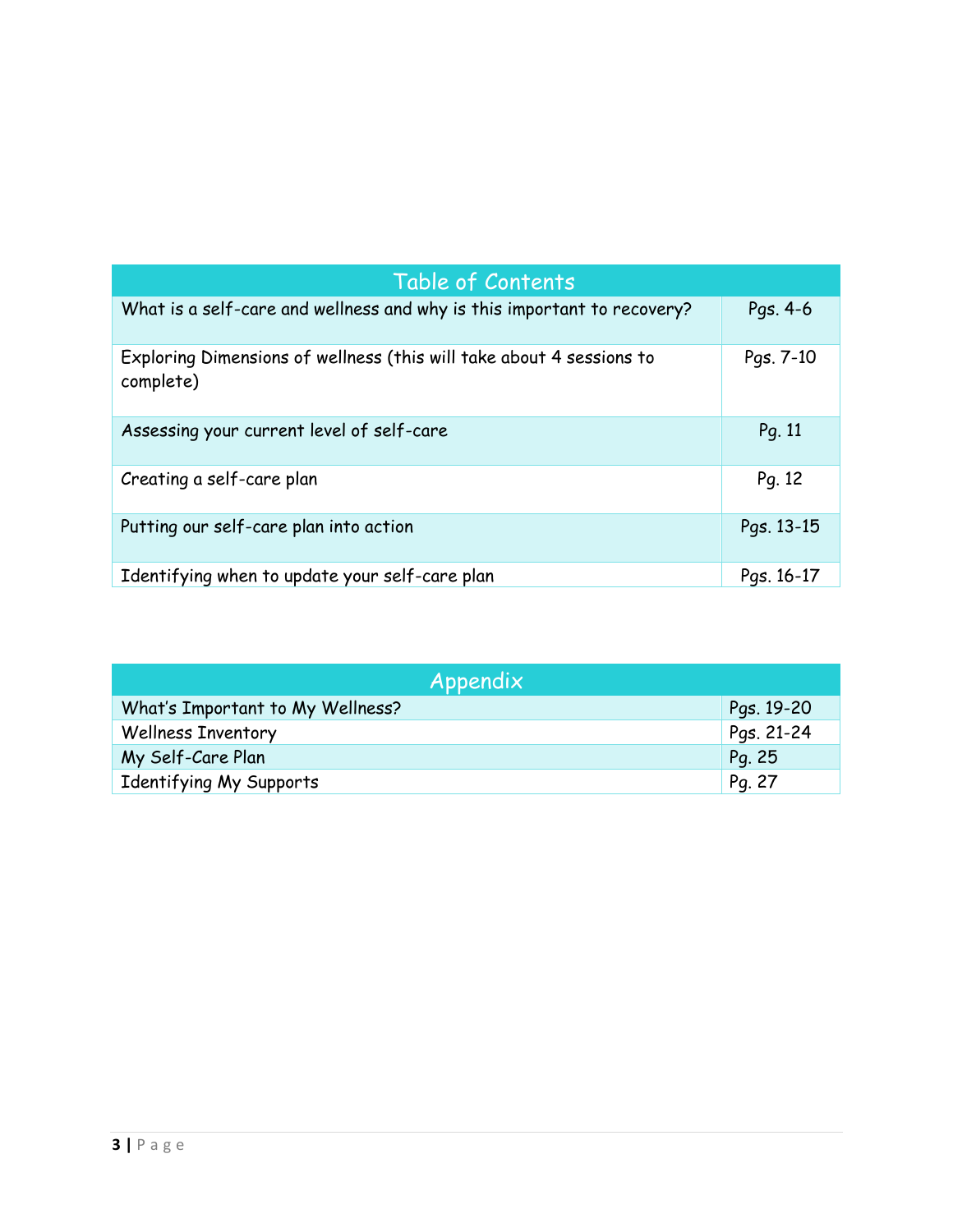#### Lesson One: What is self-care and wellness and why is it important to my recovery?

Learning objective: Participants will learn the definition of self-care and wellness and will explore which aspects of wellness and self-care are most important to their personal recovery.

Welcome to the group! Congratulations on making the decision to invest time and energy in yourself! This group is for people who want to create a plan to stay well. We will do this together, by learning about wellness and self-care plans. We will then put all that we learned into action by creating our own, individual, self-care plans. We will also discuss ways to implement our plans.

*Connect the idea of a self-care plan with independent living. Ask participants to talk about their independent living goals and how a self-care plan may help them to stay on track to achieving their goal.* 

*Before we get started on the material for this group, it's important to create a comfortable environment where we all feel like we can talk freely with each other. This will help to build trust within the group. Let's start by getting to know each other a bit by doing a group exercise called "Marooned".*

#### **Marooned**

Pretend that you are stranded on a desert island. You can have 3 people with you while you are there. Who would you like to be with you? The people can be dead, alive, famous, etc.

Start by telling the group your name, just to be sure that we all know each other's names. Then, share your answers with the rest of the group.

*It is also a good idea at this point to set ground rules for the group. Ask participants to devise a list of rules to follow so that everyone feels safe in sharing their thoughts. Write down the list of rules everyone agrees on a large piece of paper or on a whiteboard so that everyone has the opportunity to see them in writing.*

*Now that we have spent some time getting to know each other, let's start by getting to know more about self-care plans and the overall idea of wellness.*

What is wellness?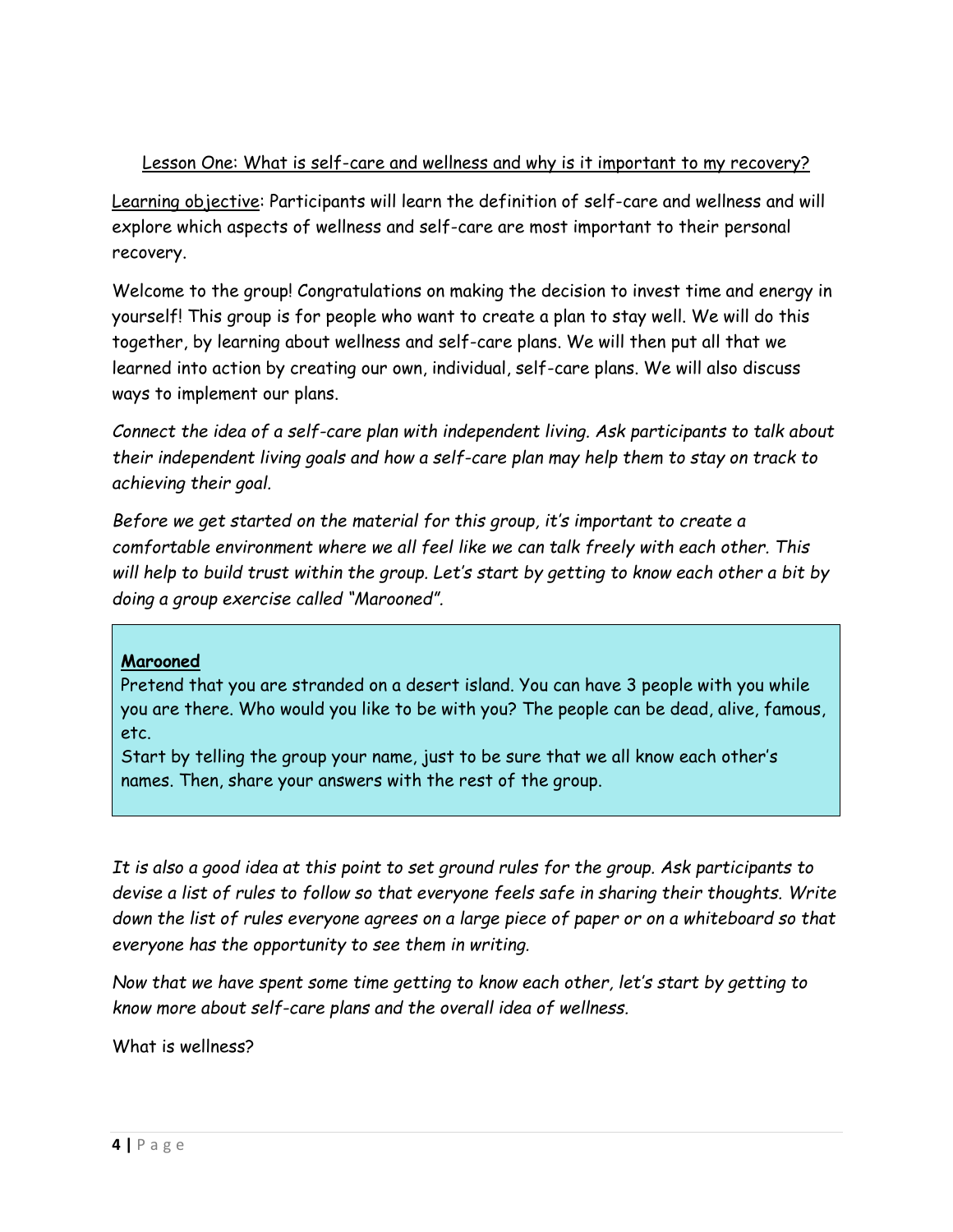According to dictionary.com, wellness is "the quality or state of being healthy in body and mind, especially as the result of deliberate effort." Wellness is not the absence of disease, illness or stress, but the presence of:

- Optimal physical and behavioral health
- Purpose in life
- Active involvement in satisfying work and play
- Joyful relationships
- Happiness

Wellness involves being aware of ourselves as whole people, including a sense of balance and contentment. It is the feeling that things are going well for us today, and can continue to go well for us tomorrow. It is the belief that we have meaningful relationships and a sense of meaning and purpose. Although we may have setbacks, or experience stress, we are resilient and we have strength, material resources, and the support of others to survive and thrive.

According to SAMHSA, The Substance Abuse and Mental Health Services Administration, there are 8 dimensions of wellness. That is, there are 8 aspects to wellness. We will explore these in more detail in the next lesson, but for now, let's take a quick glance at the list of the 8 dimensions of wellness according to SAMHSA:

- Physical
- Emotional
- Social
- Occupational
- Intellectual
- Financial
- Environmental
- Spiritual

What is a self-care plan?

Self-care is important to maintain a healthy relationship with yourself. Practicing self-care results in positive feelings and boosts self-esteem.

A self-care plan can help you enhance your health and wellbeing, manage your stress and maintain your sense of self. Learn to identify activities and practices that support your well-being and help you to sustain positive self-care in the long-term. We will get into the details of a self-care plan later in the coming weeks. We will also have the opportunity to create our own, individualized, self-care plan and talk about how we can put it into action.

So, what is a self-care plan? It's a plan of action…the things you will do to help stay healthy. Each of us will have a different self-care plan, and that's because we are all different and unique. We may share some struggles, so some of what's on our self-care plans may look similar, but they are tailored to our individual needs.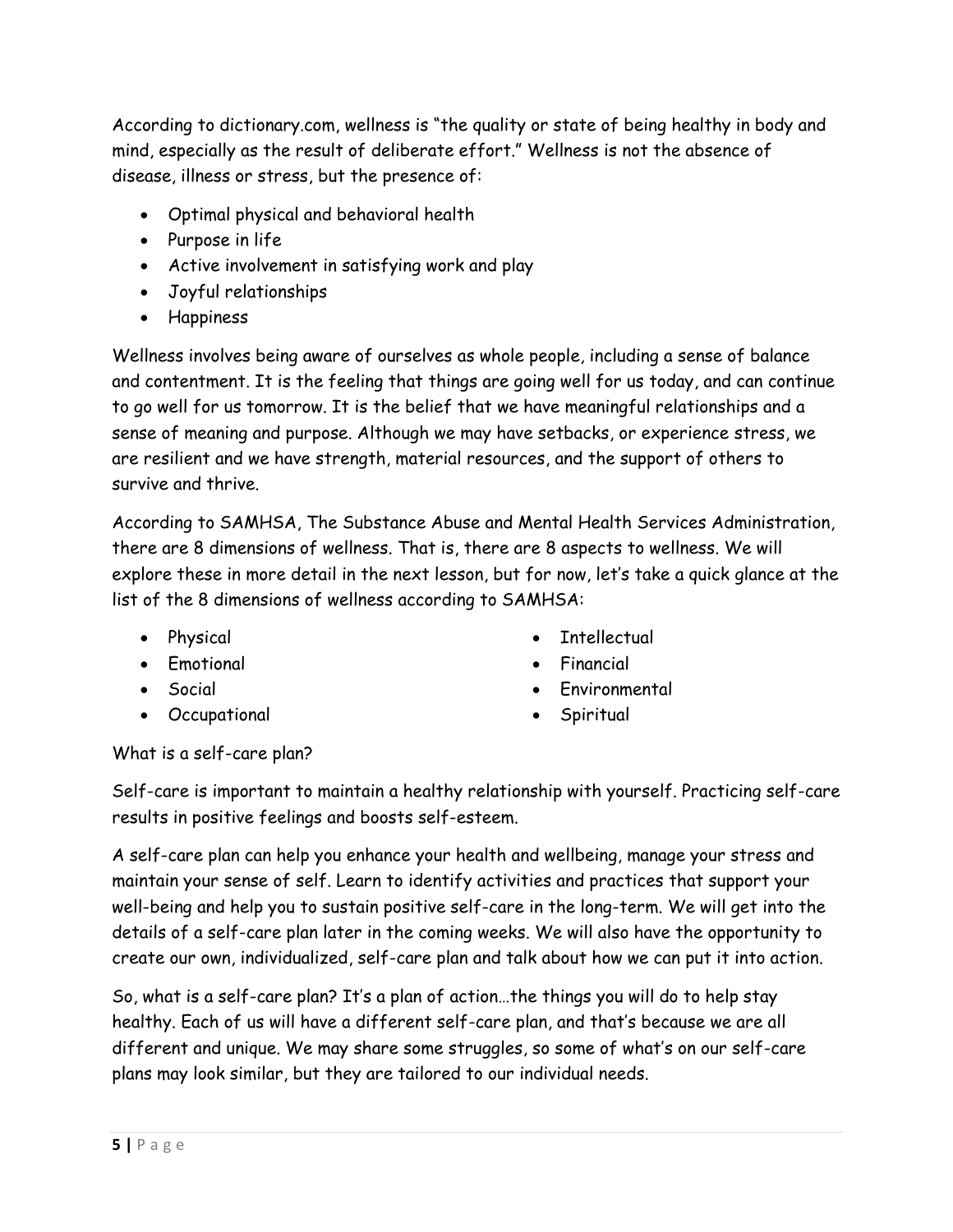*In order to start to identify what to include in our self-care plans, we will have to first identify what self-care looks like for the individuals in the group. Brainstorm a list of words or phrases describing self-care with the group.* 

Group Exercise: Brainstorm a list of words or phrases that describe self-care. Then, pick three words or phrases that best describe your definition of self-care and share it with the group. Be sure to explain why you chose those words/phrases and how they relate to your wellness/recovery.

*Thank the group for their participation in the lesson. Remind them that this is only the first session, but the valuable information they have shared with each other will help them to construct their own daily self-care plan. The next lesson will focus on the exploring the dimensions of wellness.*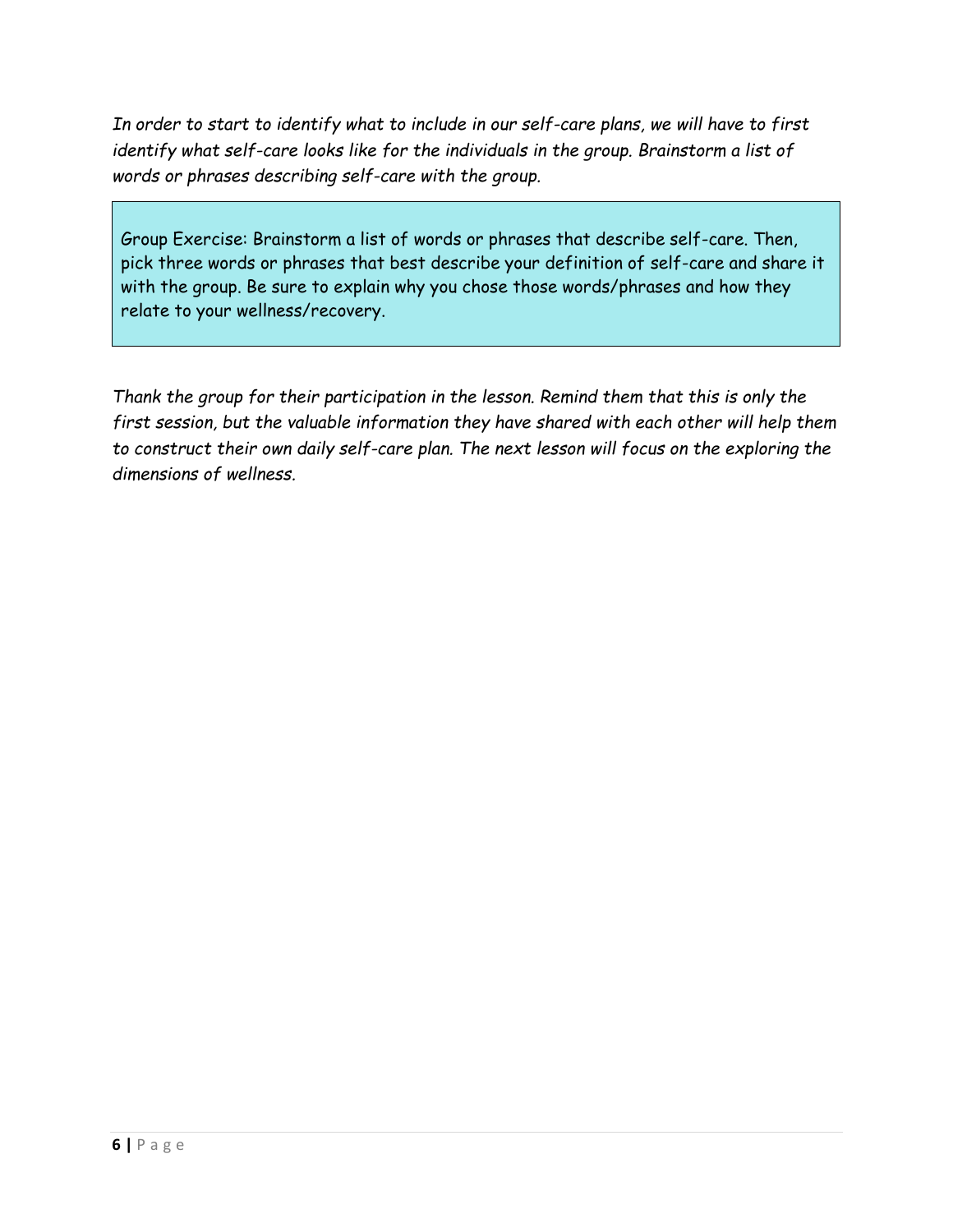#### Lesson Two: Exploring the Eight Dimensions of Wellness

Learning objective: Participants will explore SAMHSA's Eight Dimensions of Wellness. They will keep track of what is most important to their wellness in each dimension, for later use in creation of a self-care plan.

*Check in with the group and answer any questions participants may have. Ensure that everyone in the group feels comfortable with the material from the last session and introduce today's lesson.*

*It is recommended that the group go through two dimensions of wellness in each lesson. This way, you can ensure that the group members have ample time to discuss each dimension and to formulate examples they can use when identifying what is most important to them in each dimension.*

In the last session, we introduced the idea of the eight dimensions of wellness. These are areas in our lives where we can feel the most sense of purpose. Before we get into examples and definitions of each dimension, let's do a little brainstorming.

Exercise: Brainstorm words that define health and wellness Supplies Needed: Whiteboard and markers Directions: Brainstorm a list of words that describes health and wellness and share the answers with the group.

Imagine you have a flat tire. Flat tires make it difficult to steer, make the ride bumpy, make steering difficult, can cause accidents, and can cause you to be late to your destination or not reach your destination at all. Not addressing your health and wellness every day can lead to feeling like you are always having flat tires!

Let's take some time now to learn about each of the eight dimensions of wellness and what they mean.

Physical: recognizing the need for physical activity, diet, sleep and nutrition.

- Body, nutrition and healthy habits.
- This dimension considers overall health and what you need to do to maintain a healthy quality of life.
- It is the ability to take charge of your health by making conscious decisions to be healthy.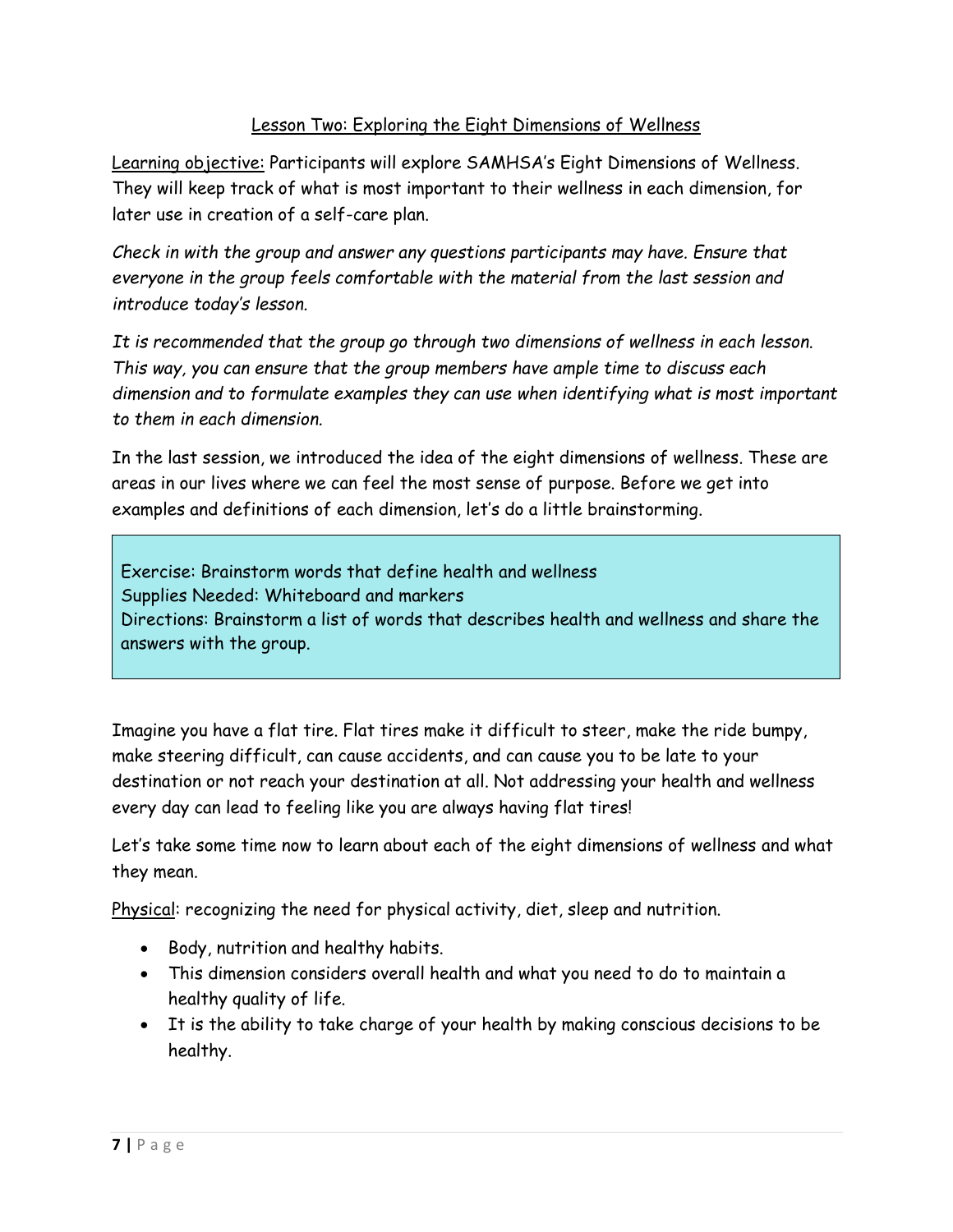Exercise: Brainstorm a list of activities that you can do to maintain or improve your physical health. Some examples can include: take the stairs instead of the elevator, see a dentist 2x/year, etc.

Supplies Needed: Whiteboard and markers

Use Handout #2 to help keep track of what's most important to you in this dimension of wellness.

Emotional: coping effectively with life and creating satisfying relationships

- Feelings, emotions, reactions, cognition
- This is the dimension where you are in touch with your feelings and emotions of sorrow, joy, love, etc.
- This dimension helps us to cope with the emotional challenges of life.

Exercise: Brainstorm a list of things you can do to maintain or improve your emotional wellness. One example is to seek support with upsetting emotions.

Supplies Needed: Whiteboard and markers

Use Handout #2 to help keep track of what's most important to you in this dimension of wellness.

Social: developing a sense of connection, belonging and a well-developed support system

- Relationships, respect, community interaction.
- This dimension considers how we relate to others.
- How we connect, communicate and get along with the people we are surrounded by.

Exercise: Brainstorm a list of things you can do to maintain or improve your social wellness. One example is to make a list of people in your life who are most supportive. Another example may be to call a friend at least 1x/week.

Supplies Needed: Whiteboard and markers

Use Handout #2 to help keep track of what's most important to you in this dimension of wellness.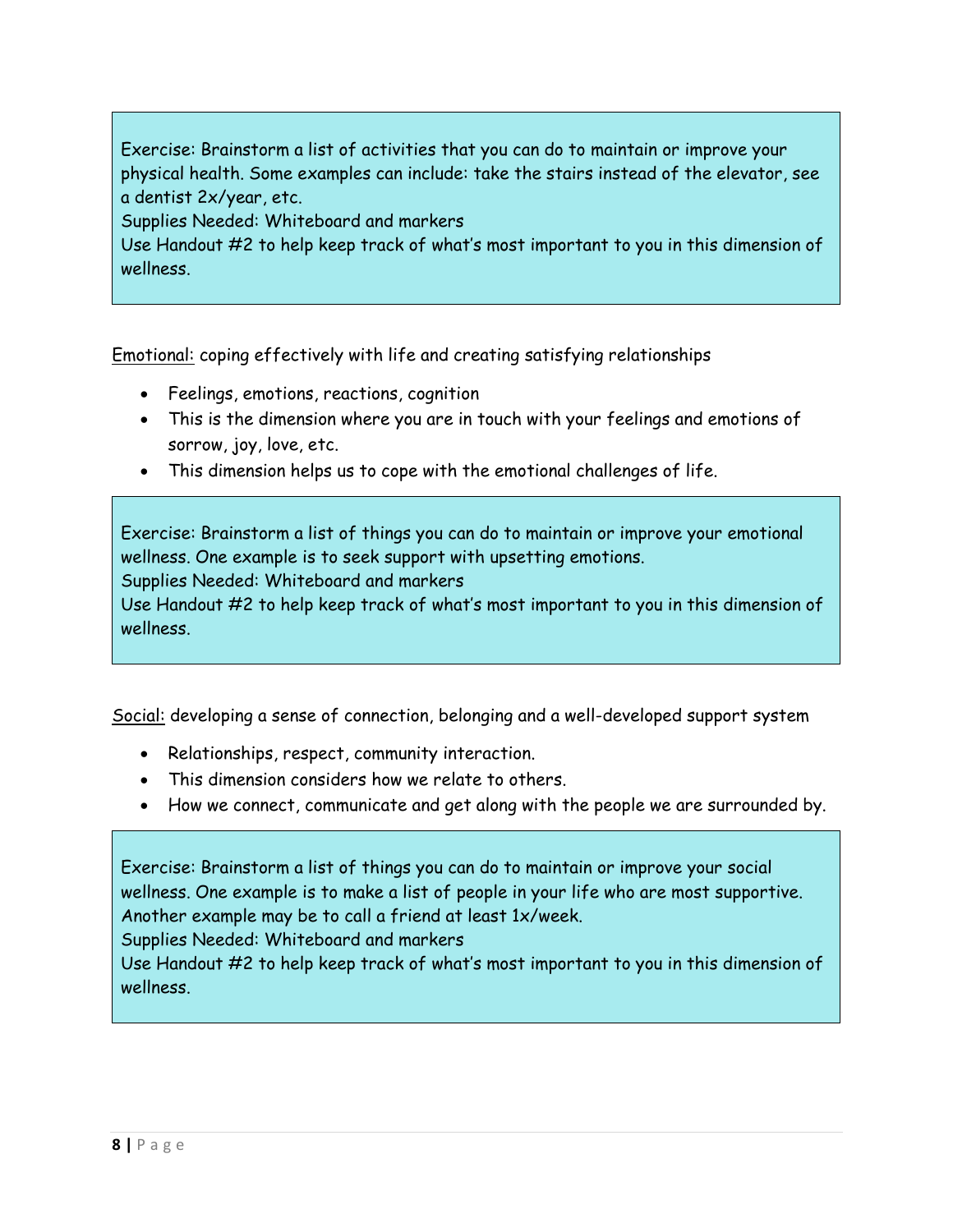Occupational: getting personal satisfaction and enrichment from one's work and hobbies

- Skills, finances, balance, satisfaction.
- This dimension involves finding fulfillment in your job and knowing that it has meaning.
- It is also the ability to establish balance between work and leisure time.

Exercise: Brainstorm a list of things you can do to maintain or improve your occupational wellness. One example is to learn from mistakes on the job when you or someone else makes them.

Supplies Needed: Whiteboard and markers

Use Handout #2 to help keep track of what's most important to you in this dimension of wellness.

Intellectual: recognizing creative abilities and finding ways to expand knowledge and skills

- Creative thinking, creativity, curiosity
- This dimension considers the desire to be a lifelong learner.
- It's the ability to be open to new experiences and ideas in order to continue growing.

Exercise: Brainstorm a list of things you can do to maintain or improve your intellectual wellness. One example is to see what kind of classes are available at the public library. Supplies Needed: Whiteboard and markers

Use Handout #2 to help keep track of what's most important to you in this dimension of wellness.

Financial: finding satisfaction with current and future financial situations

- Explore ways to save for your future.
- This dimension promotes economic self-sufficiency.
- It's the ability to manage finances and meet financial needs.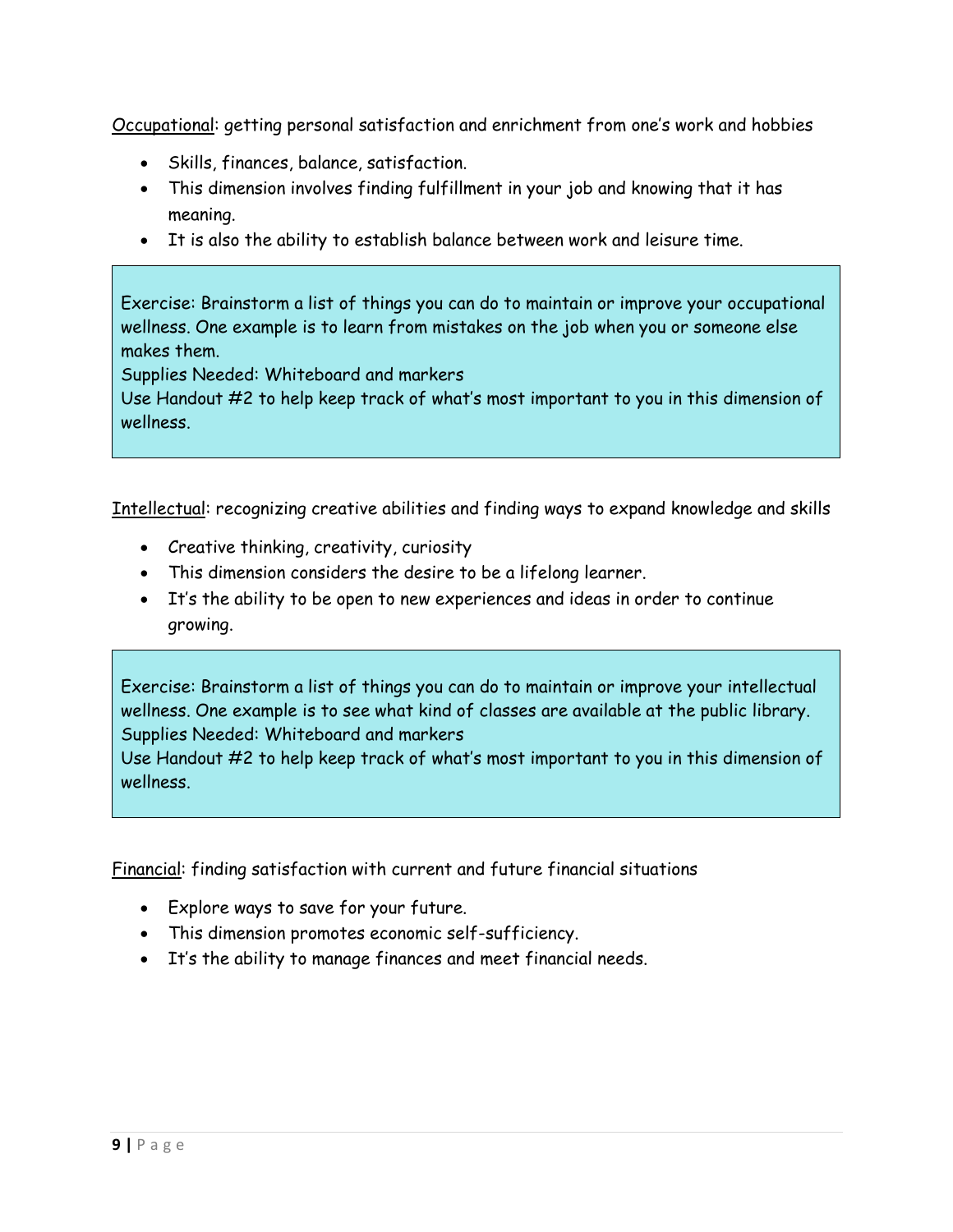Exercise: Brainstorm a list of things you can do to maintain or improve your financial wellness. One example is to create a budget or spending plan. Supplies Needed: Whiteboard and markers

Use Handout #2 to help keep track of what's most important to you in this dimension of wellness.

Environmental: achieving good health by occupying pleasant, stimulating environments that support well-being

- Seek out experiences that have a calming effect.
- This dimension allows you to be aware of your physical space and environment.
- It's the ability to appreciate your environment and make the most of it.

Exercise: Brainstorm a list of things you can do to maintain or improve your environmental wellness. One example is to de-clutter, donate and recycle things you no longer need.

Supplies Needed: Whiteboard and markers

Use Handout #2 to help keep track of what's most important to you in this dimension of wellness.

Spiritual: expanding your sense of purpose and meaning in life

- Meaning, values.
- This dimension helps to establish peace and harmony in our lives.
- It is the ability to discover meaning and purpose in life.

Exercise: Brainstorm a list of things you can do to maintain or improve your spiritual wellness. One example is to make time for things that enhance your sense of connection to self, nature and others.

Supplies Needed: Whiteboard and markers

Use Handout #2 to help keep track of what's most important to you in this dimension of wellness.

*Once the group has compiled their lists, ask them to share the three things most important to maintain or improve each area of wellness with the rest of the group (from handout #1). Ask participants about why they chose these top 3 in each area.*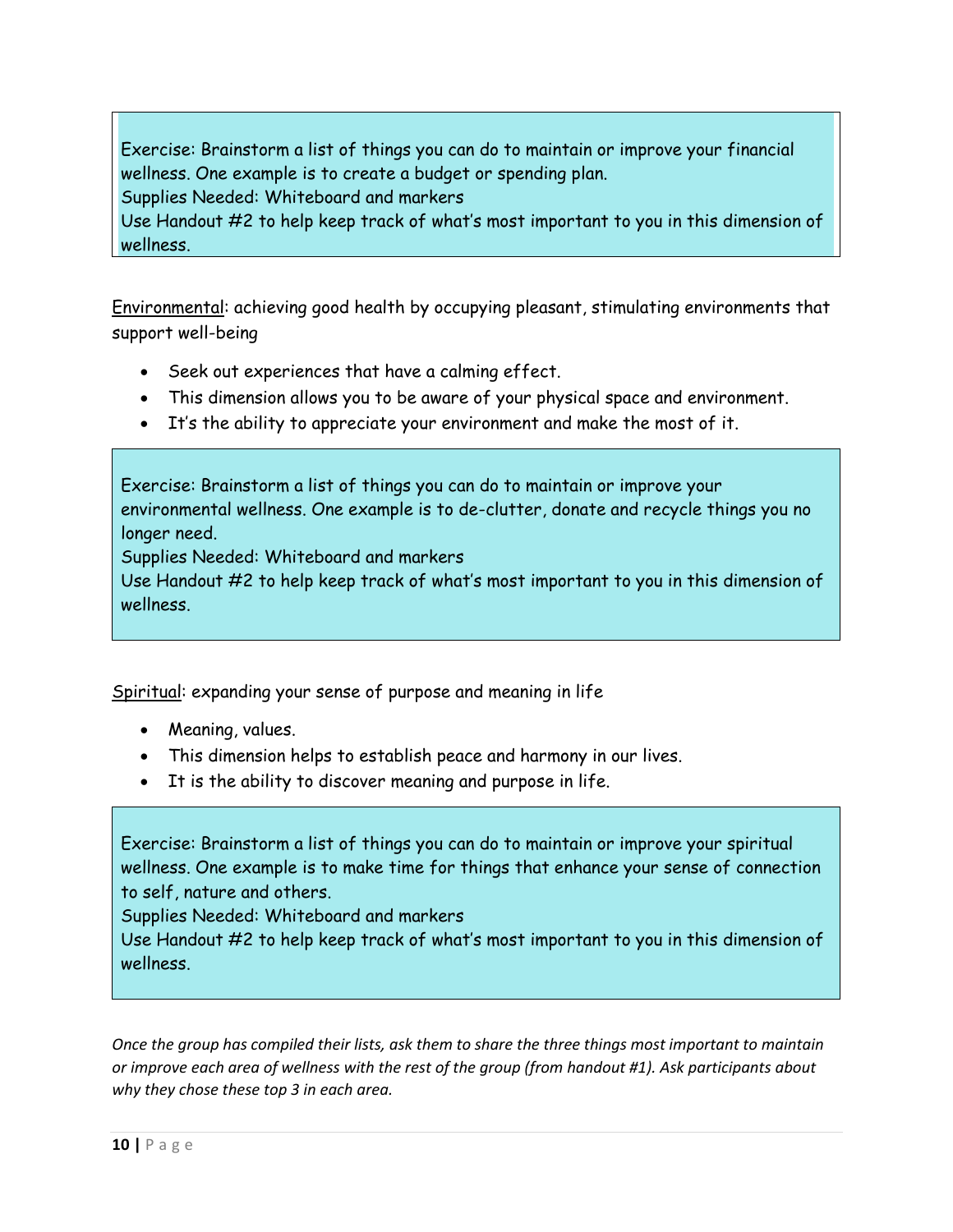#### Lesson Three: Assessing Current Level of Self-Care

Learning objective: Participants will assess their current level of self-care and identify possible areas for improvement.

*Check in with the group and answer any questions participants may have. Ensure that everyone in the group feels comfortable with the material from the last session and introduce today's lesson.*

Today's lesson is about identifying areas of our lives where we do well and where we may need help. The exercise we complete will help us to identify areas that we wish to include in our self-care plans. It's important to take these types of inventory from time to time because our values change. What we see as important today may not be so important a few months from now.

Exercise: Wellness Inventory

Supplies Needed: Copies of the Wellness Inventory-Worksheet #2, pens or pencils Discussion:

- 1. Look at the list and identify which items you can improve on that will contribute to an improvement in your personal wellness. Think about how you can incorporate more of that into your lifestyle.
- 2. Take all of the items you wish to improve on into account and narrow down the list to the top 5 that are most important to your self-care. List those 5 below:

*Have a discussion with participants about how they feel about each area in the wellness inventory. It's perfectly fine if some of the items on the list don't apply to everyone. Stress that each person has individual strengths and needs and will benefit from different types of self-care plans.*

*Thank participants for attending the group and participating in the session. The next session will focus on putting together all of the information we have gained over the last several groups by creating self-care plans.*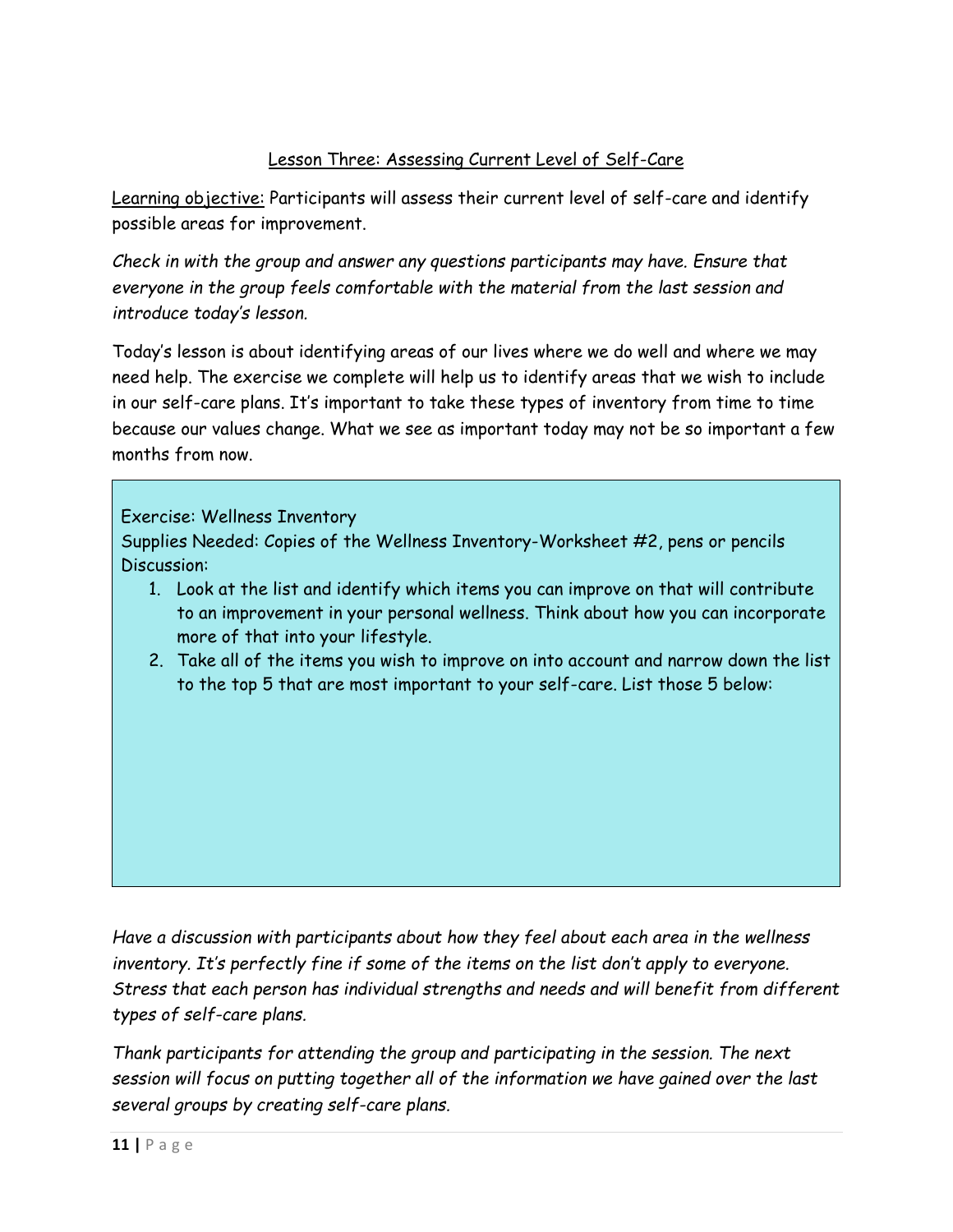#### Lesson Four: Creating a Self-Care Plan

Learning objective: Participants will create their own, individualized self-care plan based off of the work from the previous lessons.

*Check in with the group and answer any questions participants may have. Ensure that everyone in the group feels comfortable with the material from the last session and introduce today's lesson.*

Today's lesson will put all of the work we have done in the past several weeks into action. We will be creating our own self-care plans! Think back to the things we talked about, the things we want to improve on, the people we rely on to help support us. Use that information to fill out your self-care plan. When you are finished, share your plan with the group.

Exercise: My Self-Care Plan Directions: Complete your self-care plan using handout #3.

*Encourage participants to share their self-care plan with the people who are most important to them.*

*The next lesson will focus on putting the self-care plan into action. We will discuss ways that will help us to be successful in implementing our plans.*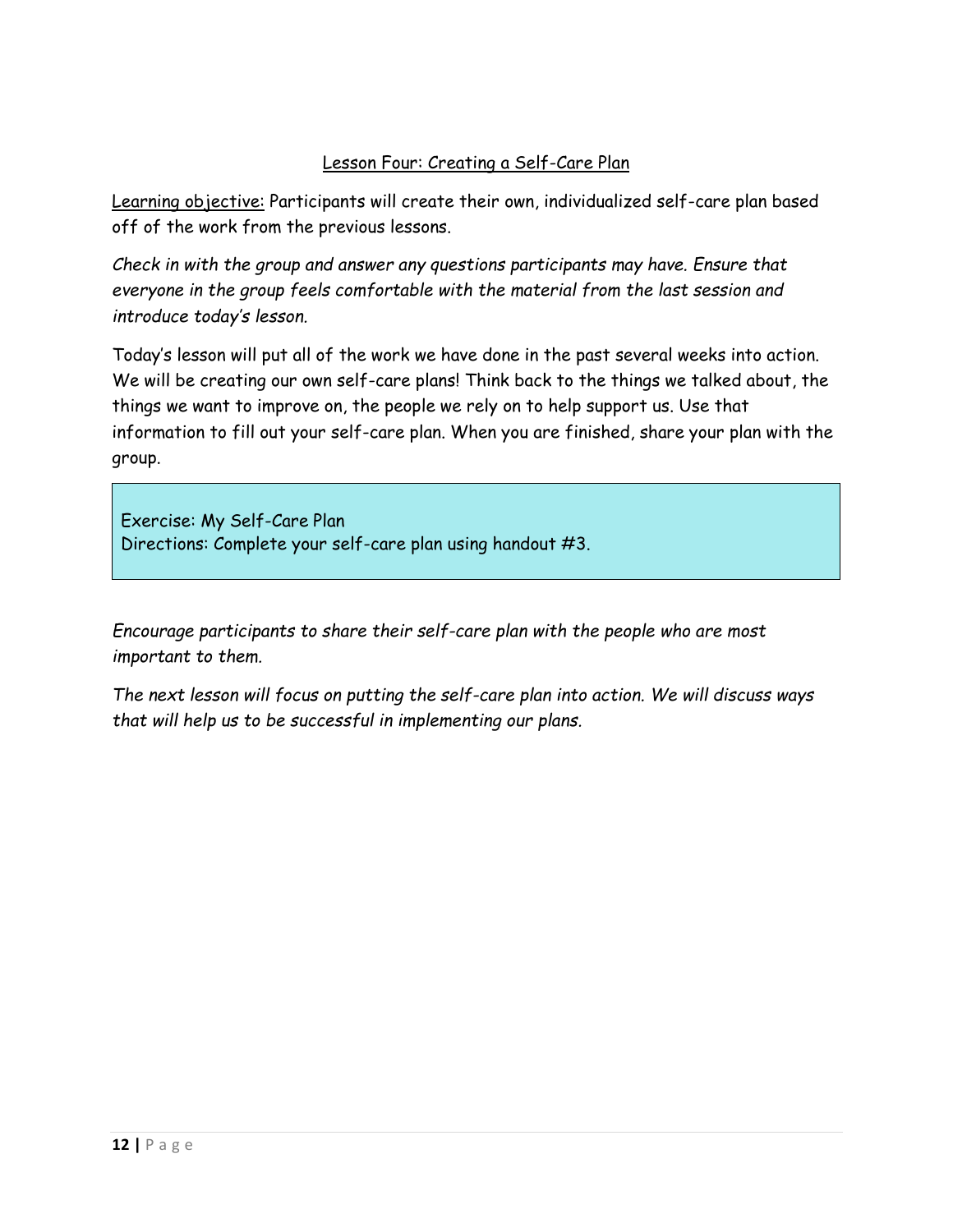#### Lesson Five: Putting Self-Care Plans into Action

Learning objective: Participants will identify ways they can put their self-care plan into action and keep it in action. They will accomplish this by identifying supports and ways to relieve stress.

*Check in with the group and answer any questions participants may have. Ensure that everyone in the group feels comfortable with the material from the last session and introduce today's lesson.*

Self-care is a personal matter. Everyone's approach will be different. It relates to what you do to look after your holistic wellbeing so that you can meet your personal and professional commitments. Below are the different aspects to self-care and examples that other people have found useful:

- Workplace and/or professional
- Physical
- Psychological
- Emotional
- Spiritual
- Relationships

#### Workplace or professional self-care

This involves activities that help you to work consistently at the professional level expected of you. For example:

- Meet with your supervisor for feedback or consult with a more experienced colleague
- Develop a peer support group
- Be strict with boundaries between people at work.

#### Physical Self-Care

Activities that help you to stay fit and healthy, and with enough energy to get through your work and personal commitments.

- Develop a regular sleep routine
- Aim for a healthy diet
- Take lunch breaks
- Go for a walk at lunchtime
- Take your dog for a walk after work if you have one
- Use your sick leave
- Get some exercise before/after work regularly.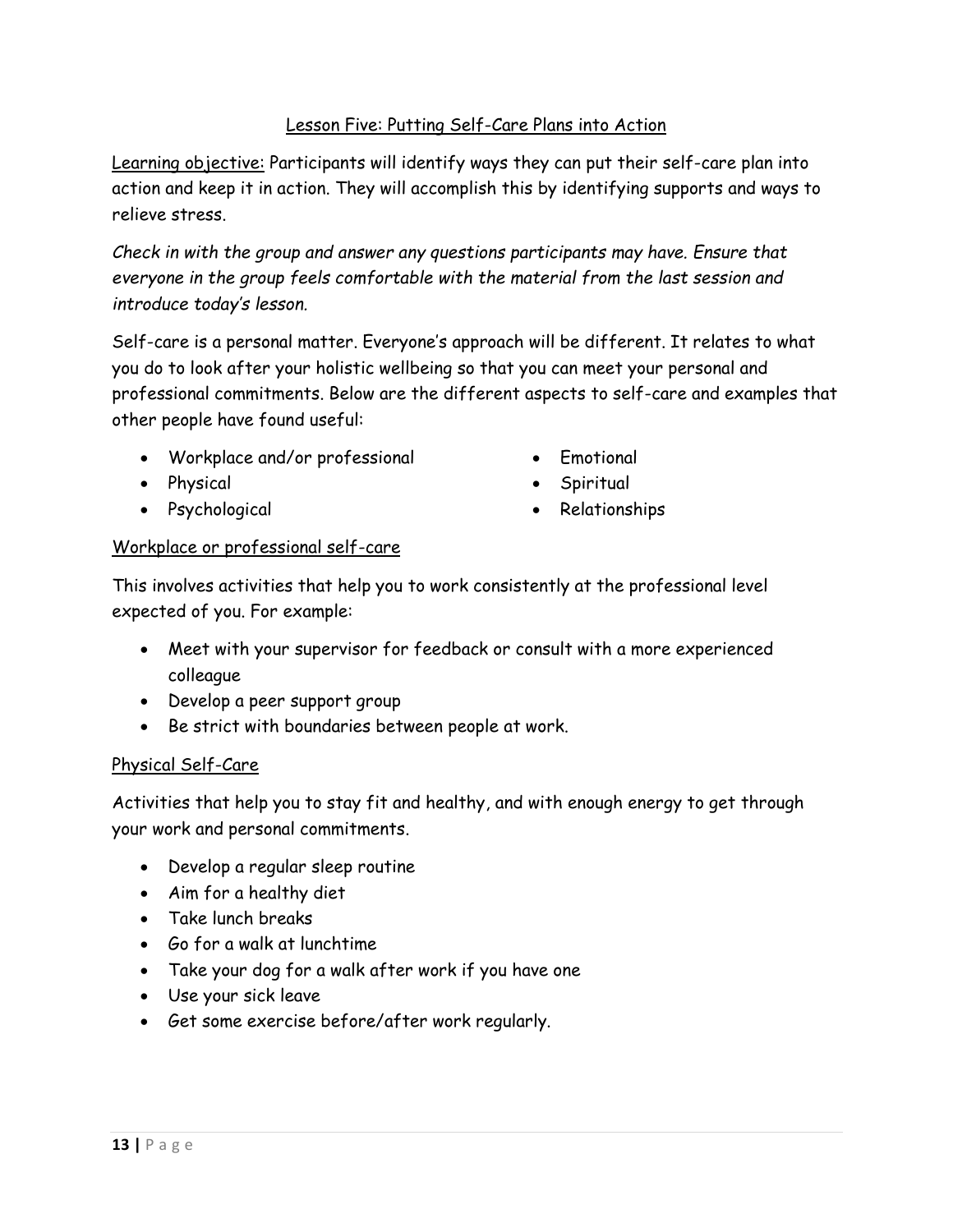#### Psychological Self-Care

Activities that help you to feel clear-headed and able to intellectually engage with the challenges that are found in your work and personal life.

- Keep a reflective journal
- Engage in a non-work hobby
- Make time for relaxation
- Make time to engage with positive friends and family.

#### Emotional self-care

Allowing yourself to safely experience your full range of emotions.

- Develop friendships that are supportive
- Write down 3 good things that you did each day
- Play a sport
- Go to the movies or do something else you enjoy
- Attend meetings with social groups
- Talk to close friends, family members or counselors about how you are coping with the demands of life.

#### Spiritual self-care

This involves having a sense of perspective beyond the day-t0-day of life.

- Engage in reflective practices like meditation
- Go on a walk
- Participate in activities in the spiritual community of your choice
- Do yoga
- Practice mindfulness

#### Relationship Self-care

This is about maintaining healthy, supportive relationships, and ensuring you have diversity in your relationships so that you are not only connected with one group of people (for example, only work friends, roommates, or family members).

- Prioritize close relationships in your life (e.g. with partners, family and children)
- Attend special events of family and friends
- Leave work on time every day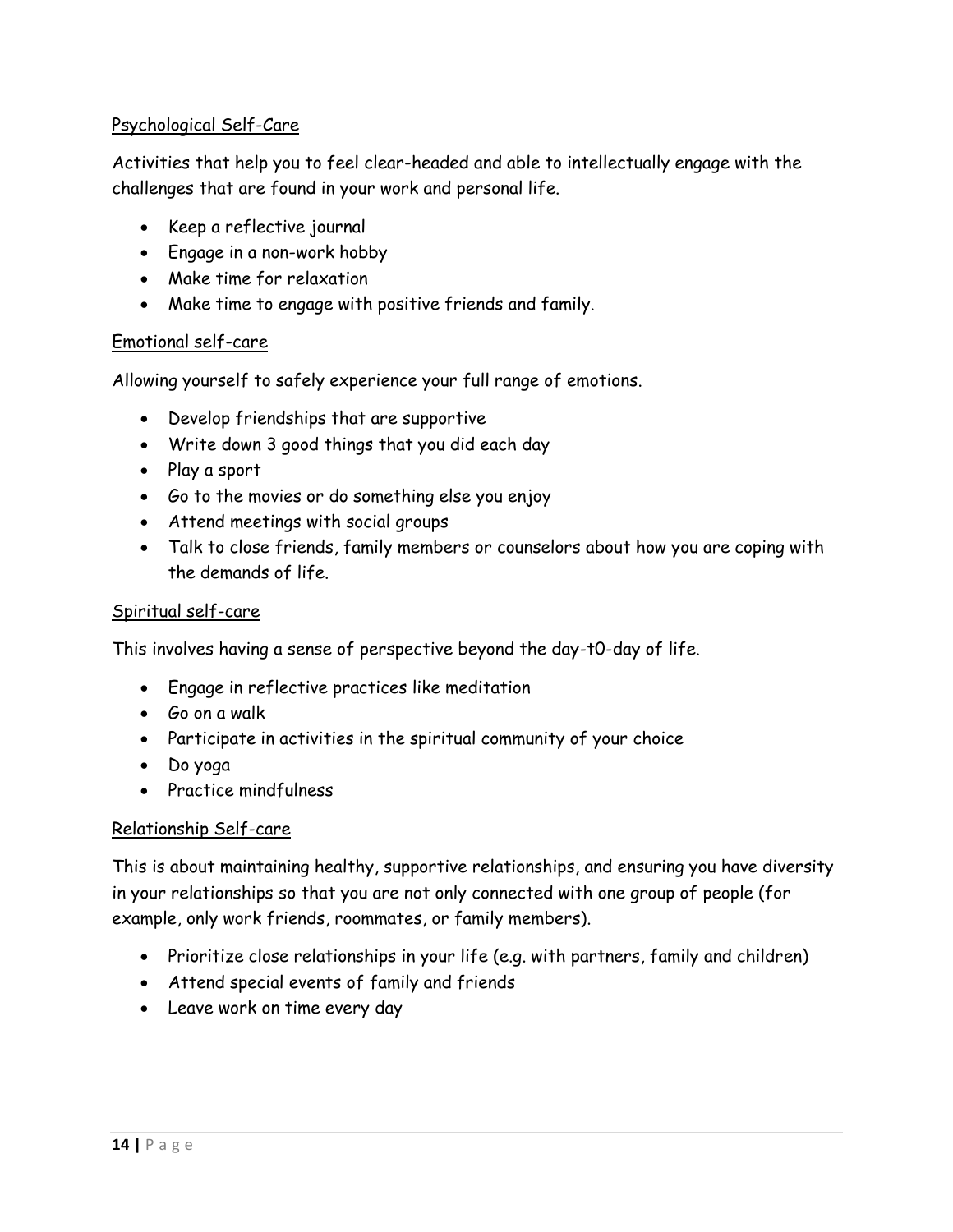Now that we have developed our self-care plans, it's important to make sure that we keep working on them. This will ensure that we are on the path to recovery and that we are continuously working on ourselves. Sure, we will experience a setback every now and again, but it's important for us to keep on the path we set for ourselves.

In order to do this, we will be talking about Self-Care Action Plans today. These action plans will help us to recognize when we are experiencing stress and how we can deal with it. This will help us to stay on track and to use supports to maintain wellness.

Exercise: My Self-Care Action Plan Directions: Complete handout #4 and share your answers with other group members.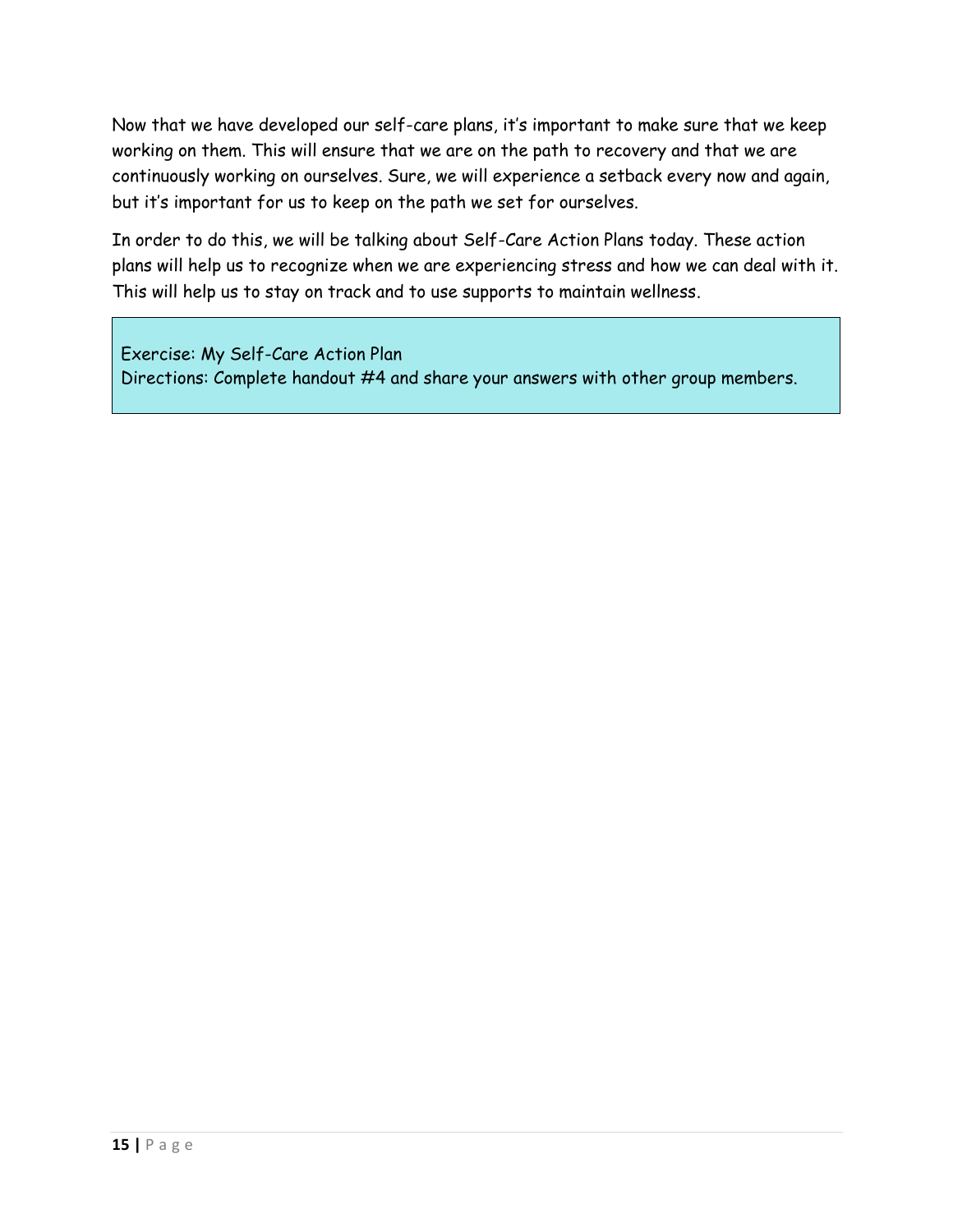#### Lesson Six: Identifying When to Update Your Self-Care Plan

Learning objective: Participants will learn when to update their self-care plans. They will discuss the importance of keeping a wellness or self-care plan up-to-date.

*Check in with the group and answer any questions participants may have. Ensure that everyone in the group feels comfortable with the material from the last session and introduce today's lesson.*

Self-care plans can play a vital role in someone's independence. Think about it…you are living on your own in a supported apartment. Maybe you have a roommate, but if you do, that person has their own issues to work on. You have to take care of yourself. That means cooking, cleaning, go to work or school, having meaningful relationships with family, friends and being involved in the community. All or some of those things can be stressful. We all need support to maintain our independence regardless of a behavioral health challenge. That's where your self-care plan comes into play!

Discussion Questions:

- 1. Which aspects of your self-care plan help you to live independently?
- 2. Who is supportive of your self-care plan? In what way are they supportive?
- 3. What are some of the things you do for yourself that help you to live as independently as possible?

When is it time to update your self-care plan?

It's important to take your self-care plan seriously. After all, it's a tool that you can use to help you stay on track and be well. Because of that, it's a good idea to share it with one or more people who are important to you…your support network. It's also a good idea to take a look at it at least once a week to make sure that you are on track. It can be a helpful reminder to do something that makes you feel good, or to connect with someone who lifts your spirit. You may want to talk with someone you trust about updating it. It's usually a good idea to bounce your own ideas off of someone you trust to make sure you stay on track.

A good rule of thumb is to update your self-care plan when you have a major life event. That can include anything from starting a new romantic relationship, finding a job, moving, or something like a hospitalization or emergency room visit, or dealing with a new medical diagnosis.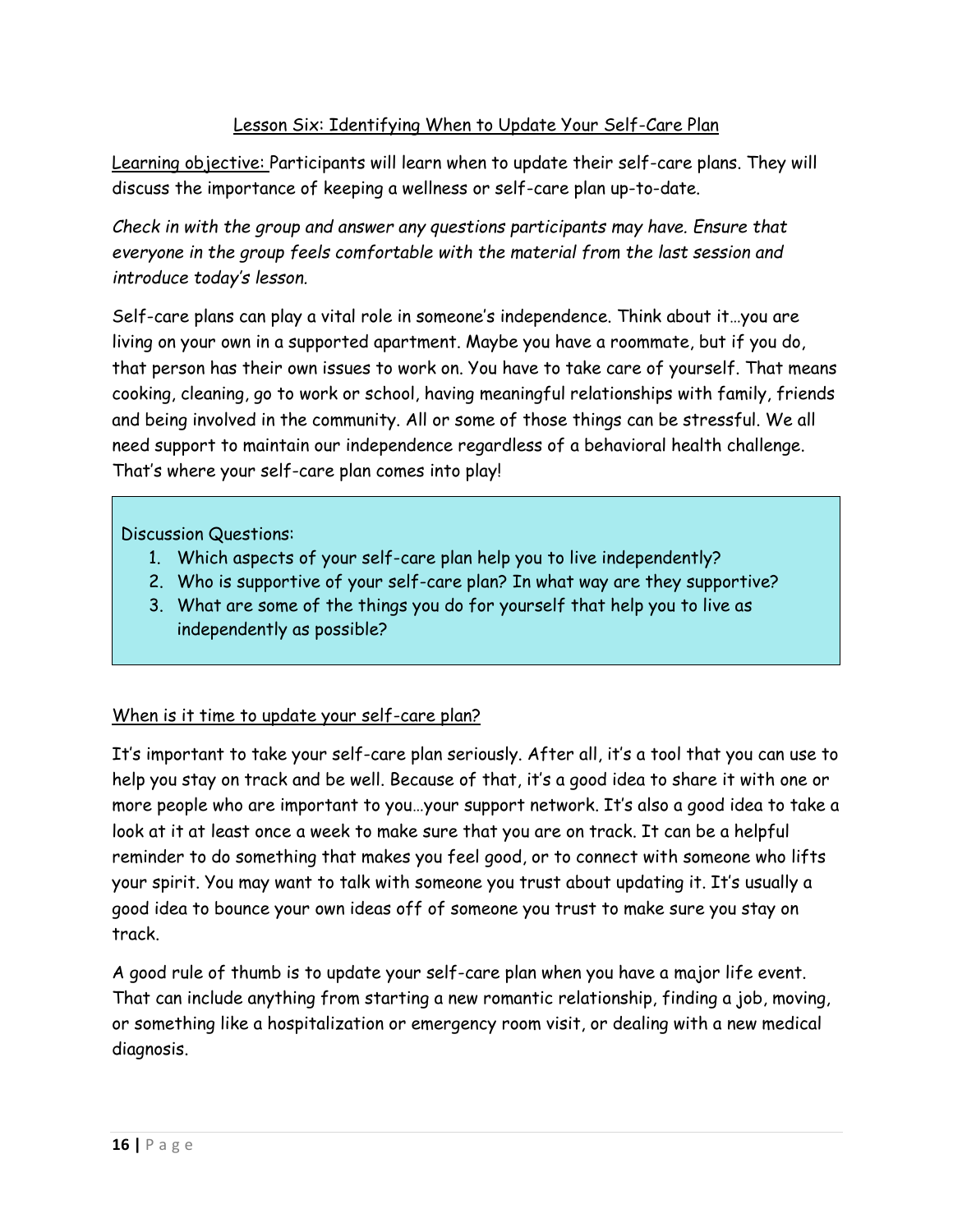Exercise: Identifying my supports Supplies Needed: Copies of handout #5, pens or pencils) Directions: Complete the worksheet and share your answers with your peers in the group. Explain why you chose the answers you did.

*Again, connect the importance of a self-care plan to independent living. Review any questions participants may have and encourage them to keep their self-care plan in a place where they will have access to it. Also encourage them to share it with a close friend or provider so that they can have support in implementation.*

*Celebrate the conclusion of the group and ask participants to share their experiences. Ask them to give feedback on how the group will help them with achieving their goals and if they can offer any suggestions for improvement in future offerings of this group.*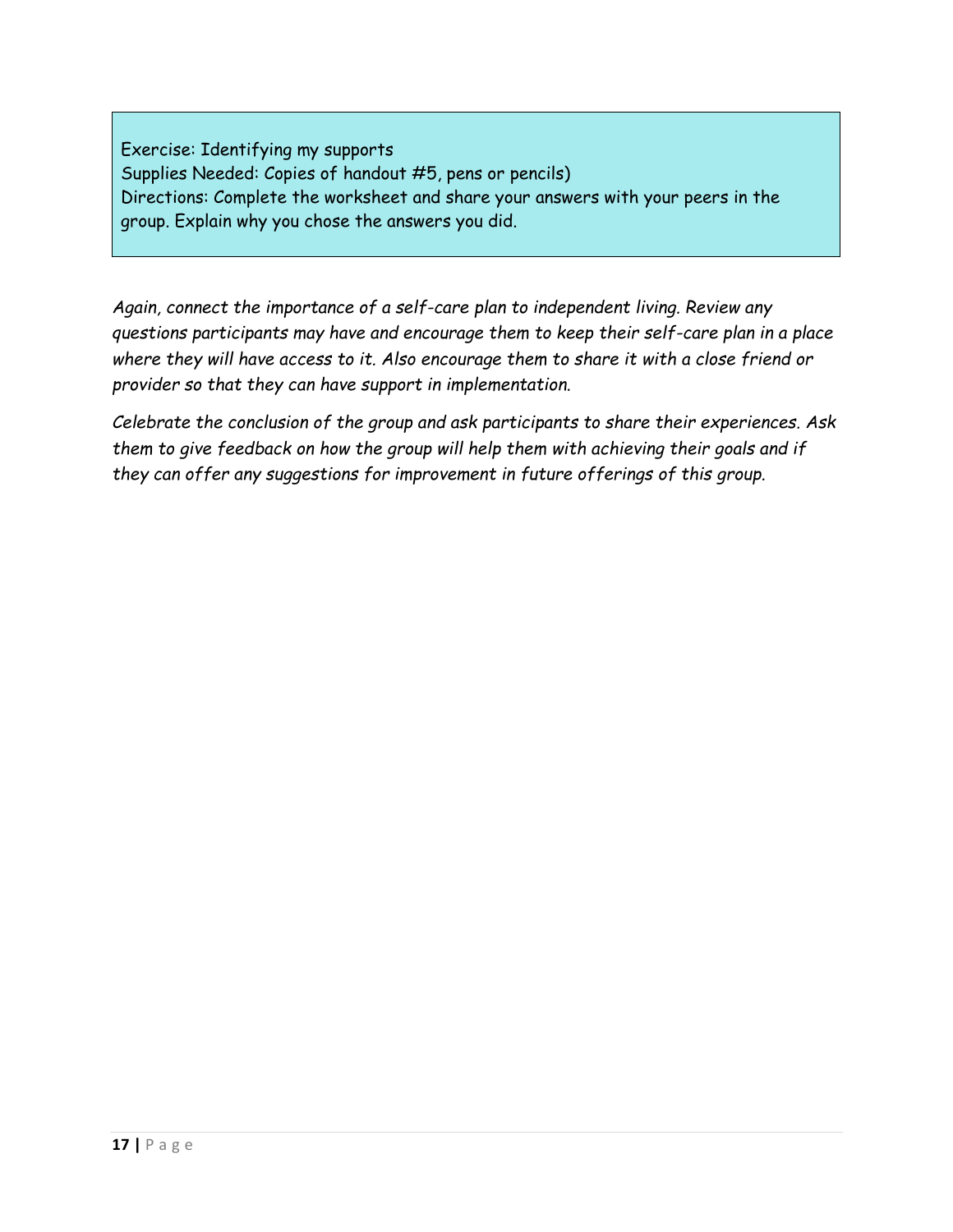# Appendix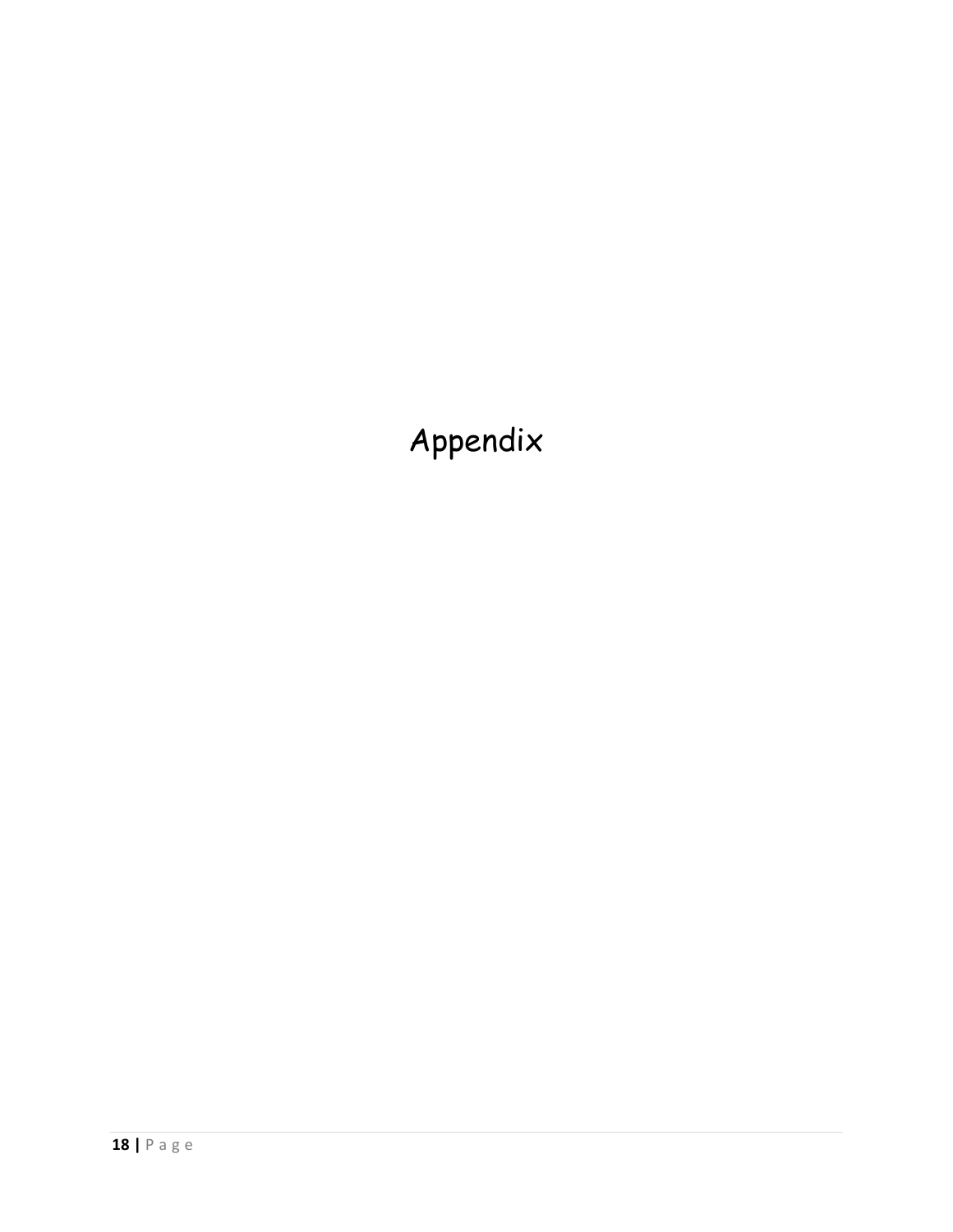## Handout #1: What's Important to My Wellness?

| Physical:        |
|------------------|
|                  |
|                  |
| $\frac{3}{2}$    |
| Emotional:       |
| 1.               |
| <u>2.</u>        |
| 3.               |
| Social:          |
|                  |
|                  |
| 3.               |
| Occupational:    |
| $\overline{1}$ . |
| 2.               |
| $\overline{3}$ . |
| Intellectual:    |
|                  |
|                  |
| 2.               |
| 3 <sub>1</sub>   |
| Financial:       |
|                  |
| 2.               |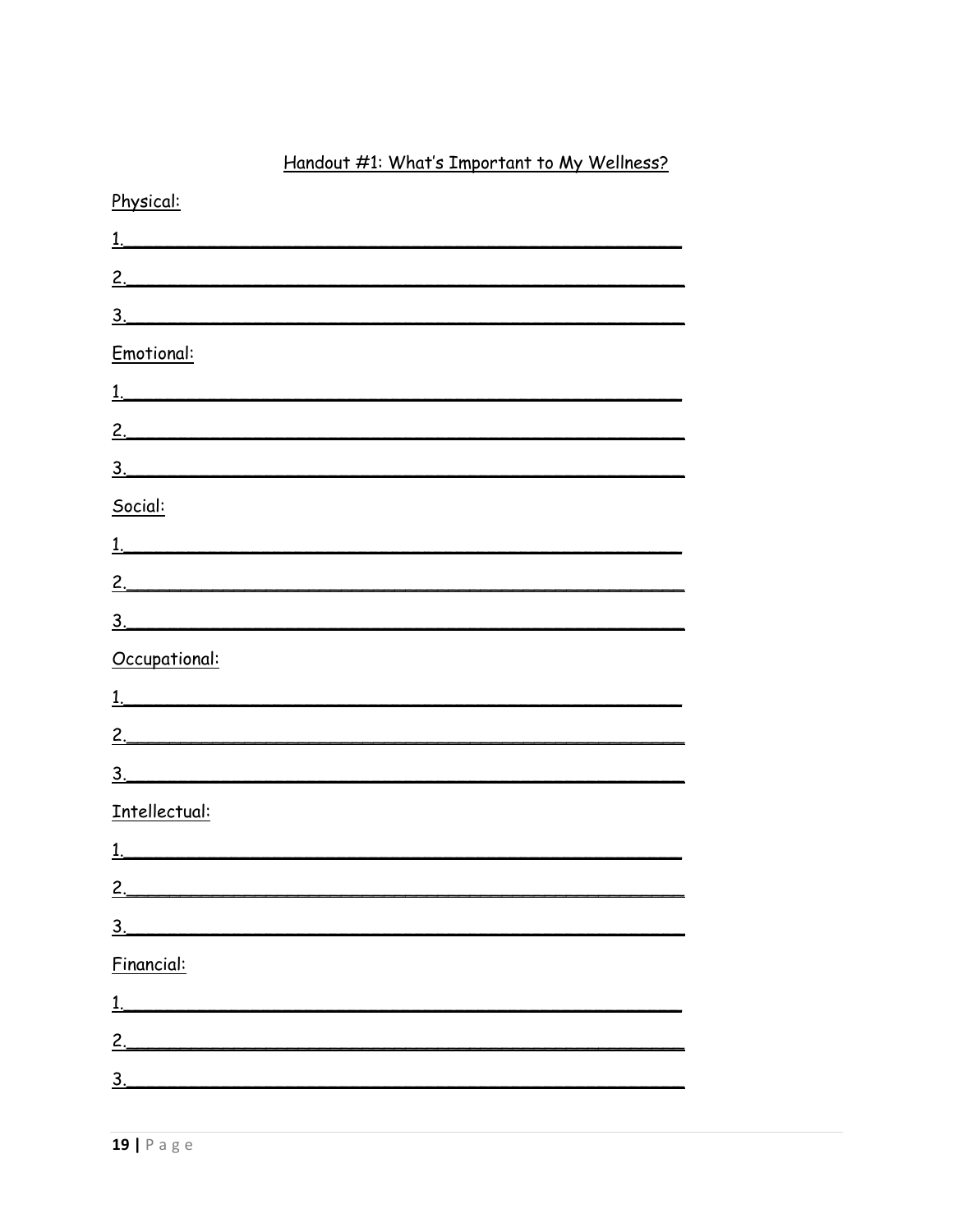#### Environmental:

| 2.                |  |  |
|-------------------|--|--|
| $\underline{3}$ . |  |  |
| Spiritual:        |  |  |
| 1.                |  |  |
| $\mathbf{2}$      |  |  |
| 3.                |  |  |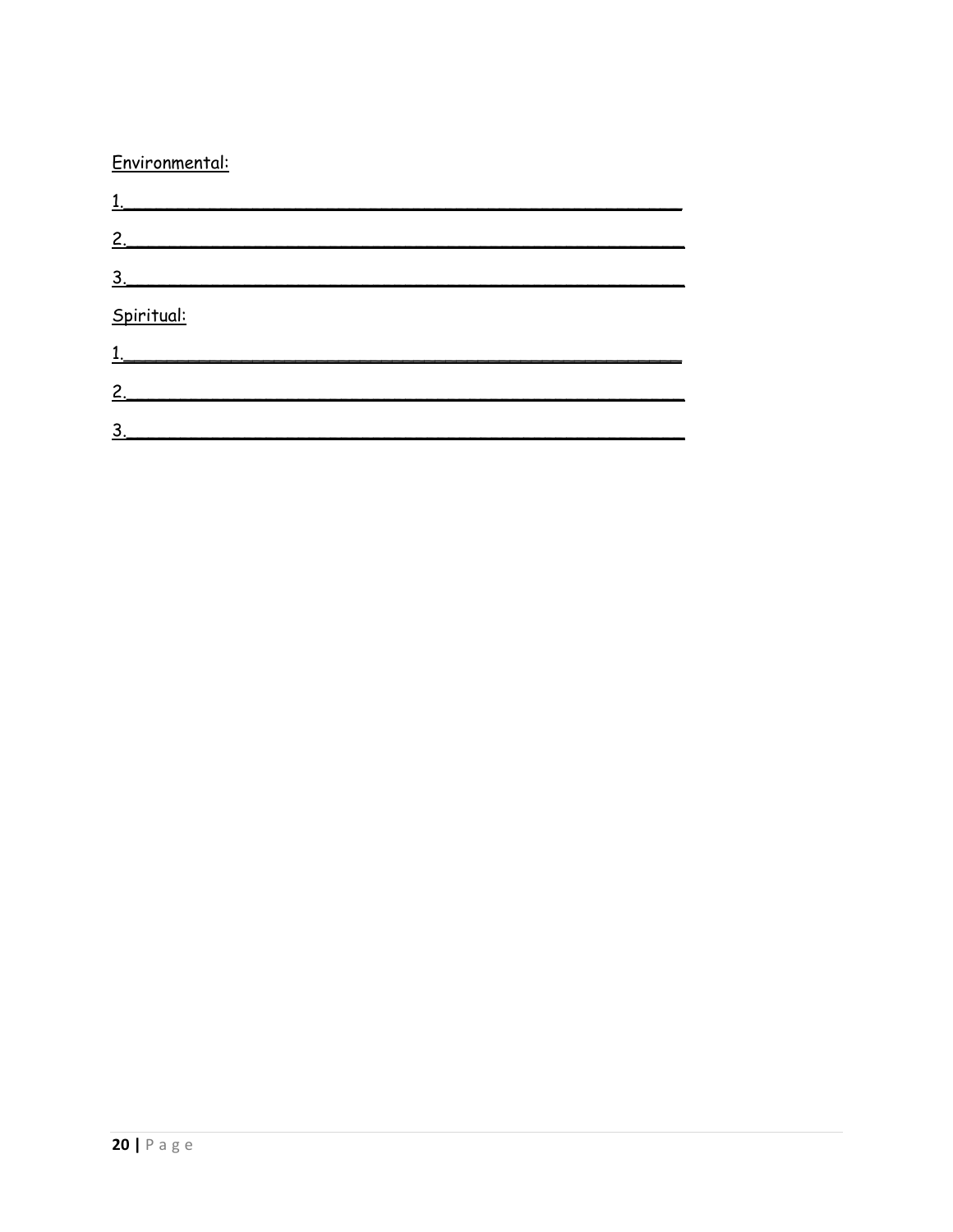# Handout #2: Wellness Inventory

Directions: Read through the following inventory. After each statement, place a check mark next to the column that best describes you.

| PHYSICAL HEALTH                                | Always | <b>Sometimes</b> | Never |
|------------------------------------------------|--------|------------------|-------|
| 1. I exercise 20 or more minutes a day at      |        |                  |       |
| least three times a week.                      |        |                  |       |
| 2. I avoid the use of tobacco.                 |        |                  |       |
| 3. I limit my dietary intake of refined sugar  |        |                  |       |
| and salt.                                      |        |                  |       |
| 4. I eat breakfast every day.                  |        |                  |       |
| 5. I eat a balanced diet that includes a       |        |                  |       |
| variety of foods.                              |        |                  |       |
| 6. I get 6-8 hours of sleep a night.           |        |                  |       |
| 7. I feel energetic and active.                |        |                  |       |
| 8. My weight is appropriate for my height.     |        |                  |       |
| 9. I keep my immunizations up-to-date. (Shot   |        |                  |       |
| Record)                                        |        |                  |       |
| 10. I see a dentist twice a year.              |        |                  |       |
| 11. I regularly use dental floss and brush my  |        |                  |       |
| teeth.                                         |        |                  |       |
| 12. I get professional help when I have a      |        |                  |       |
| serious medical problem.                       |        |                  |       |
| 13. I abstain from the use of alcohol.         |        |                  |       |
| 14. I avoid using illegal drugs.               |        |                  |       |
| 15. I relieve my stress and tension in healthy |        |                  |       |
| ways that do no harm.                          |        |                  |       |
| 16. I take at least 10 minutes a day to relax  |        |                  |       |
| completely.                                    |        |                  |       |
| 17. I channel my stress into energy to         |        |                  |       |
| accomplish something positive.                 |        |                  |       |
| 18. I am aware of how to handle myself in      |        |                  |       |
| stressful situations.                          |        |                  |       |
|                                                |        |                  |       |
| <b>Physical Totals:</b>                        |        |                  |       |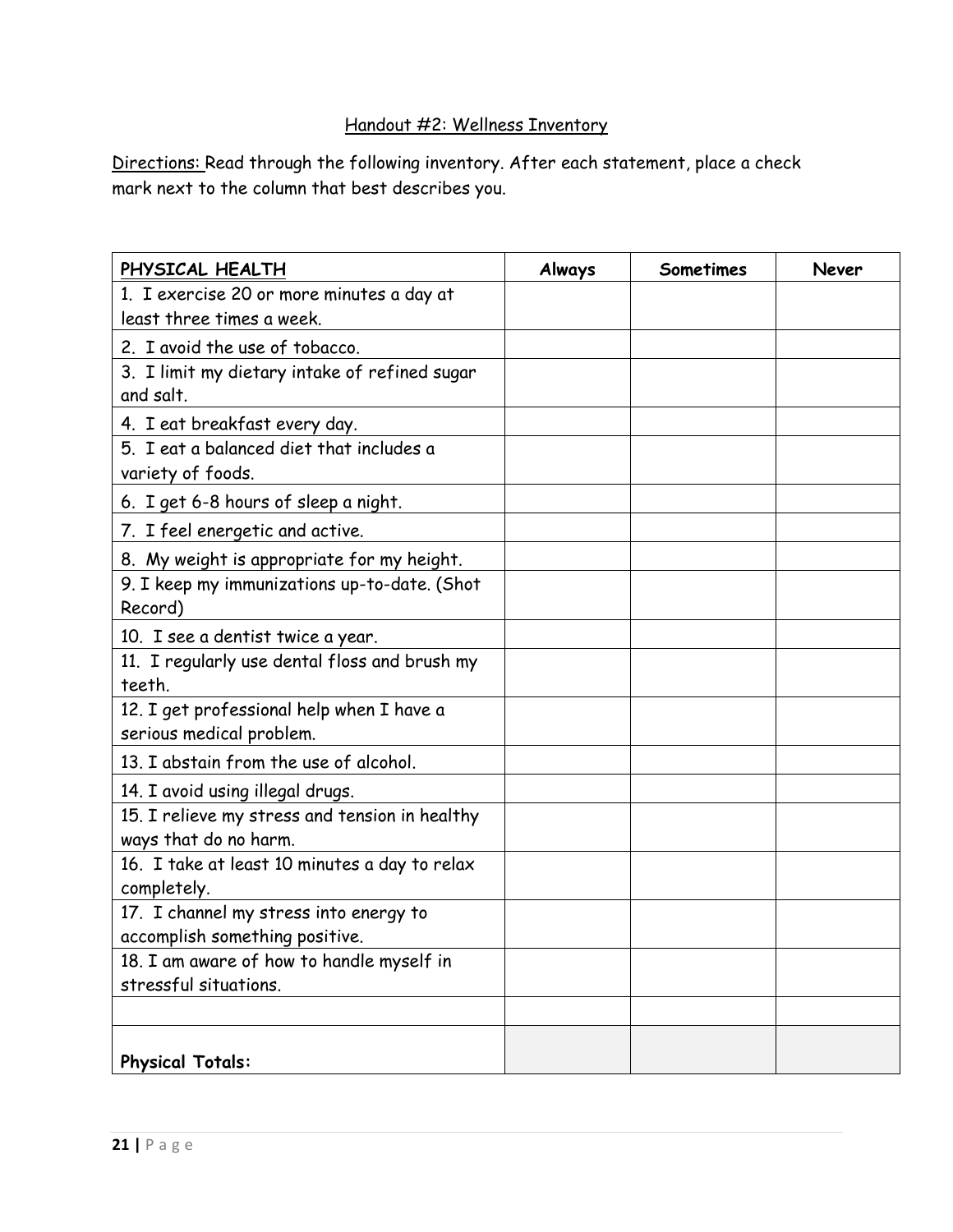| MENTAL/EMOTIONAL HEALTH                         | Always | Sometimes | Never |
|-------------------------------------------------|--------|-----------|-------|
| 1. I think positively and try to take           |        |           |       |
| responsibility for my attitude.                 |        |           |       |
| 2. I can name 3 things I do well.               |        |           |       |
| 3. I can accept compliments and constructive    |        |           |       |
| criticism.                                      |        |           |       |
| 4. I feel okay about crying and will allow      |        |           |       |
| myself to do so.                                |        |           |       |
| 5. I am aware of events which are likely to     |        |           |       |
| produce stress in me.                           |        |           |       |
| 6. When under pressure, I take "time out" to    |        |           |       |
| put things in perspective.                      |        |           |       |
| 7. When I am angry, I know why I am angry.      |        |           |       |
| 8. I like to try new things and take healthy    |        |           |       |
| risks. (EX: Trying out for a team.)             |        |           |       |
| 9. I enjoy and have time to be alone.           |        |           |       |
| 10. I can fall asleep easily at bedtime without |        |           |       |
| worrying about things.                          |        |           |       |
| 11. I do not spend a lot of time worrying about |        |           |       |
| problems beyond my control.                     |        |           |       |
| 12. I am happy most of the time.                |        |           |       |
| 13. I feel comfortable with my body and the     |        |           |       |
| way I look.                                     |        |           |       |
| 14. I reward myself when I achieve a goal.      |        |           |       |
| 15. I seek help from friends or professional    |        |           |       |
| people when I cannot cope alone.                |        |           |       |
| 16. I listen and think positively about         |        |           |       |
| constructive criticism.                         |        |           |       |
| 17. I am able to say no to people without       |        |           |       |
| feeling quilty.                                 |        |           |       |
| 18. I can be satisfied with my effort if I've   |        |           |       |
| done my best.                                   |        |           |       |
| 19. I have at least one hobby or interest I     |        |           |       |
| pursue.                                         |        |           |       |
| 20. I am able to look at the humorous side of a |        |           |       |
| problem.                                        |        |           |       |
| 21. I control my temper when I am angry or      |        |           |       |
| upset.                                          |        |           |       |
| <b>Mental/Emotional Totals:</b>                 |        |           |       |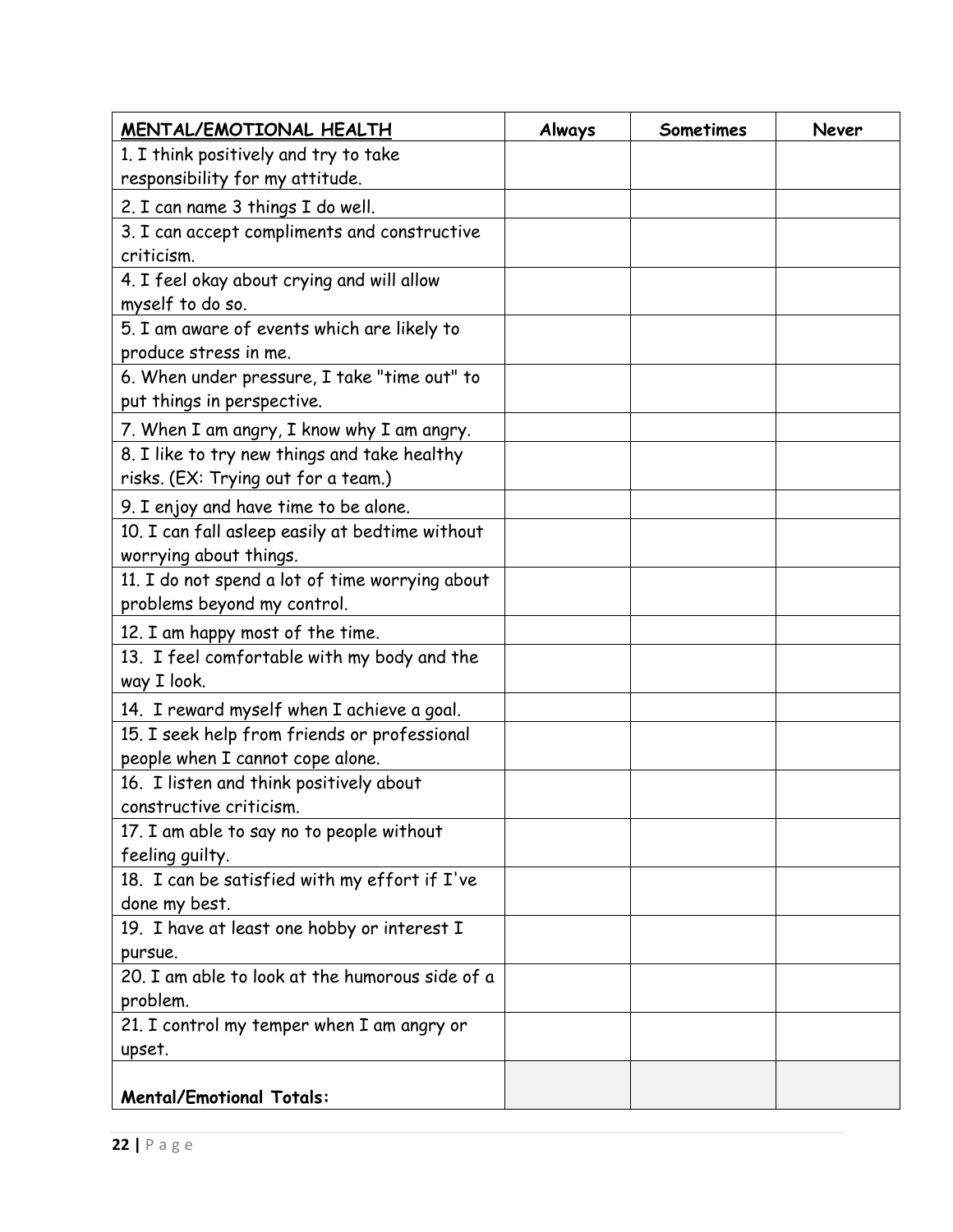| SOCIAL HEALTH                                                 | Always | Sometimes | Never |
|---------------------------------------------------------------|--------|-----------|-------|
| 1. I work out my differences with my family.                  |        |           |       |
| 2. I make time to interact with my family<br>each day.        |        |           |       |
| 3. I can talk with my family about problems.                  |        |           |       |
| 4. I am happy with the role I play in my                      |        |           |       |
| family.                                                       |        |           |       |
| 5. I get along with my brother and sisters.                   |        |           |       |
| 6. I can cope with the personal problems my                   |        |           |       |
| family members may have.                                      |        |           |       |
| 7. I can cope with the sickness/death of                      |        |           |       |
| someone in my family.                                         |        |           |       |
| 8. I can cope with problems between my                        |        |           |       |
| parents.                                                      |        |           |       |
| 9. I can cope with my parent's                                |        |           |       |
| separation/divorce.                                           |        |           |       |
| 10. I have at least one or two close friends.                 |        |           |       |
| 11. I am a good listener.                                     |        |           |       |
| 12. I have someone to talk to about my                        |        |           |       |
| problem.                                                      |        |           |       |
| 13. I reach out to friends when I'm sad or                    |        |           |       |
| lonely.                                                       |        |           |       |
| 14. I ask friends for help when I need it.                    |        |           |       |
| 15. I help my friends when they need it.                      |        |           |       |
| 16. I tell friends when I'm hurt, angry or                    |        |           |       |
| disappointed by them.                                         |        |           |       |
| 17. I give others sincere compliments.                        |        |           |       |
| 18 I work out differences with my friends.                    |        |           |       |
| 19. I can accept differences in my friends and<br>classmates. |        |           |       |
| 20. I resist pressure from friends to do                      |        |           |       |
| things I don't want to.                                       |        |           |       |
| 21. I am satisfied with my relationships with                 |        |           |       |
| my friends.                                                   |        |           |       |
| 22. I usually have success making friends with                |        |           |       |
| people of the opposite sex.                                   |        |           |       |
| 23. I am honest with others.                                  |        |           |       |
| 24. I am respectful of others.                                |        |           |       |
| 25. I am careful of other people's feelings.                  |        |           |       |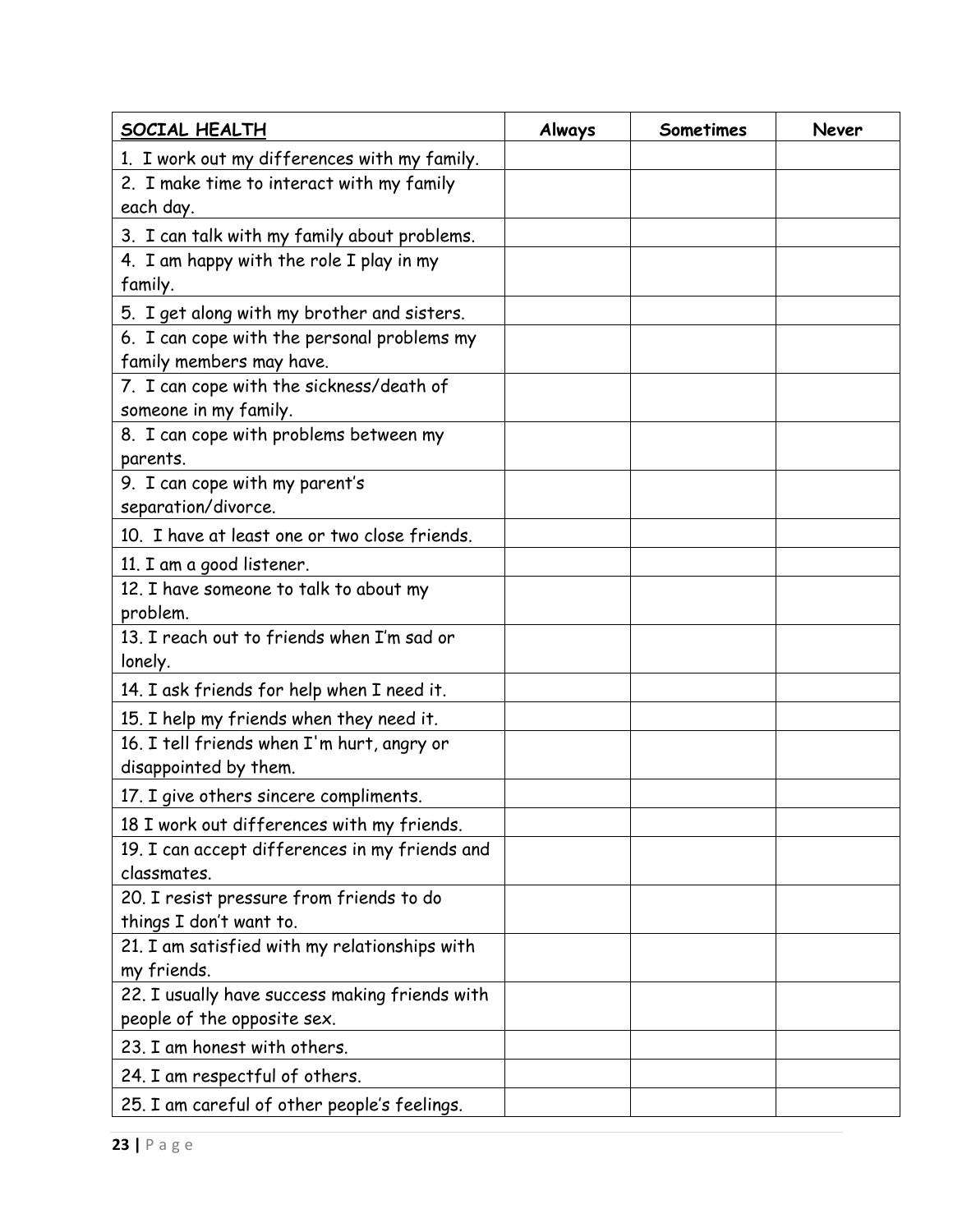| 26. I get along with teachers and other adults.  |  |  |
|--------------------------------------------------|--|--|
| 27. I continue to participate in activities even |  |  |
| if I don't get my way.                           |  |  |
| 28. I make it a practice to be nice to people if |  |  |
| at all possible.                                 |  |  |
| 29. I avoid gossiping about people.              |  |  |
|                                                  |  |  |
| Social<br>Totals:                                |  |  |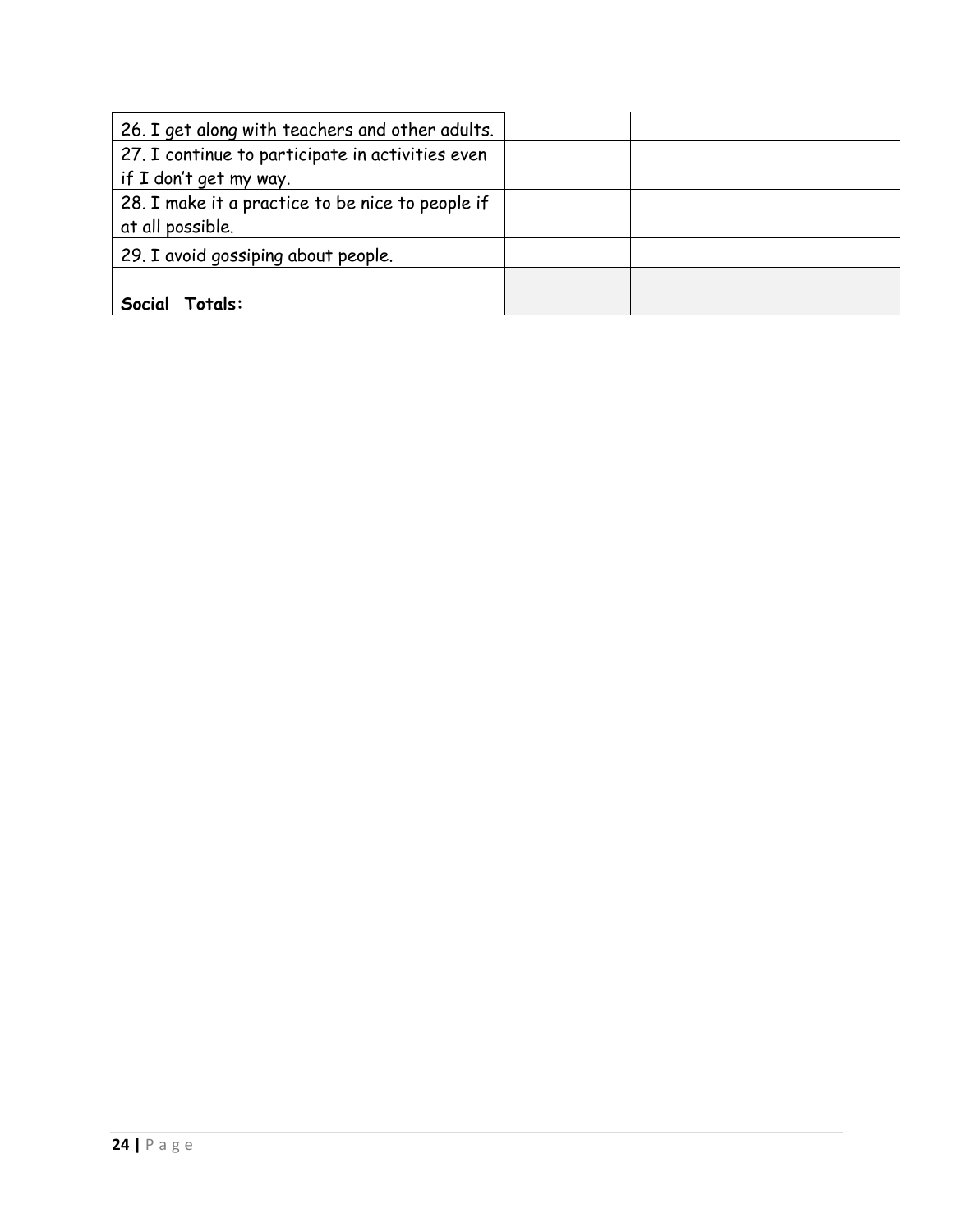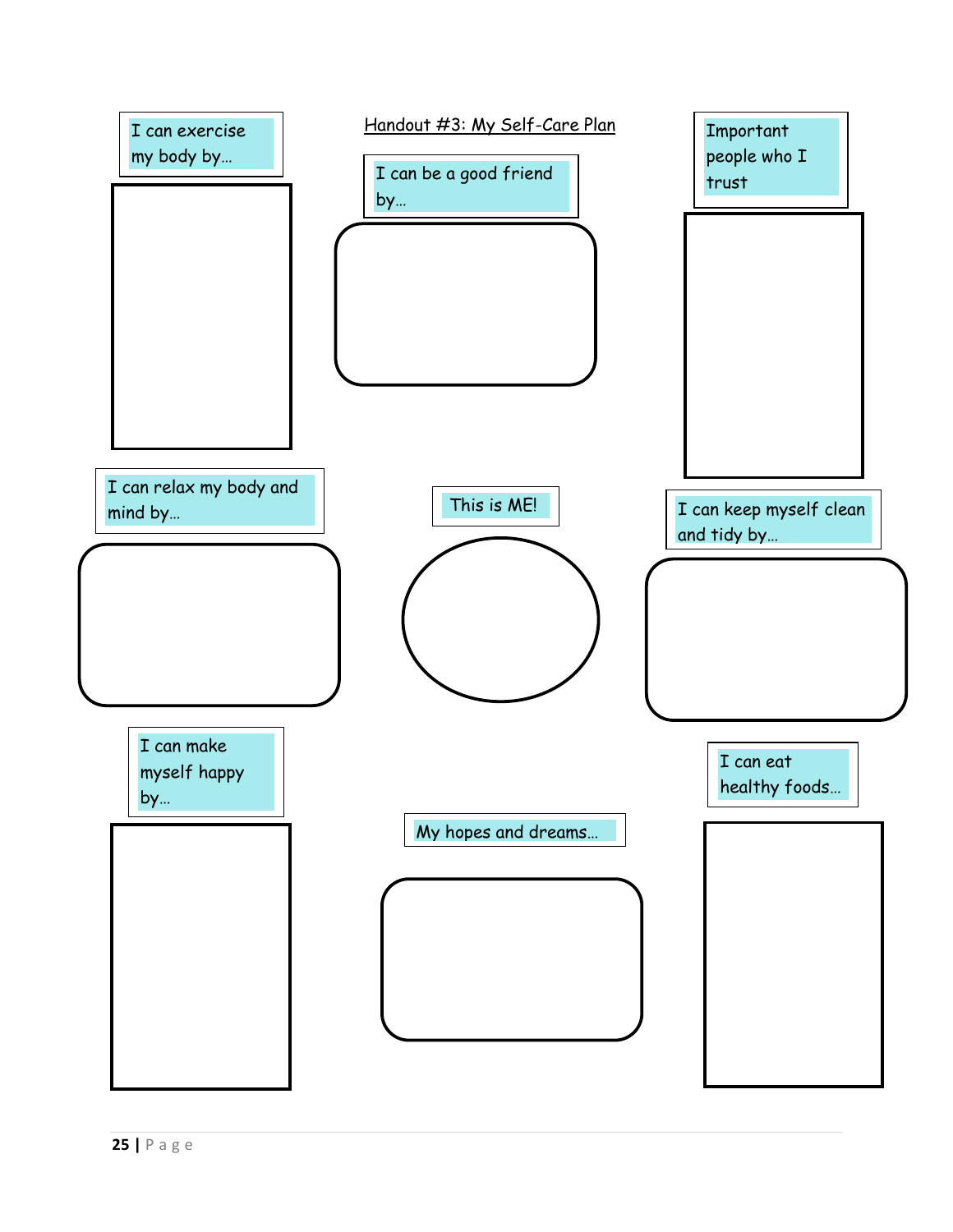| Signs I am starting to experience burnout:                                   |  |
|------------------------------------------------------------------------------|--|
|                                                                              |  |
|                                                                              |  |
|                                                                              |  |
| Ways I can reduce stress:                                                    |  |
|                                                                              |  |
|                                                                              |  |
|                                                                              |  |
| People I can depend on for support:                                          |  |
|                                                                              |  |
|                                                                              |  |
|                                                                              |  |
| Sources of professional support (e.g. counselor or healthcare professional): |  |
|                                                                              |  |
|                                                                              |  |
|                                                                              |  |
| Music I can listen to and relax:                                             |  |
|                                                                              |  |
|                                                                              |  |
|                                                                              |  |
| Places I can go to feel happy and calm:                                      |  |
|                                                                              |  |
|                                                                              |  |
|                                                                              |  |
| Positive affirmations to remind myself of my values:                         |  |
|                                                                              |  |
|                                                                              |  |
|                                                                              |  |

# Handout #4: My Self-Care Action Plan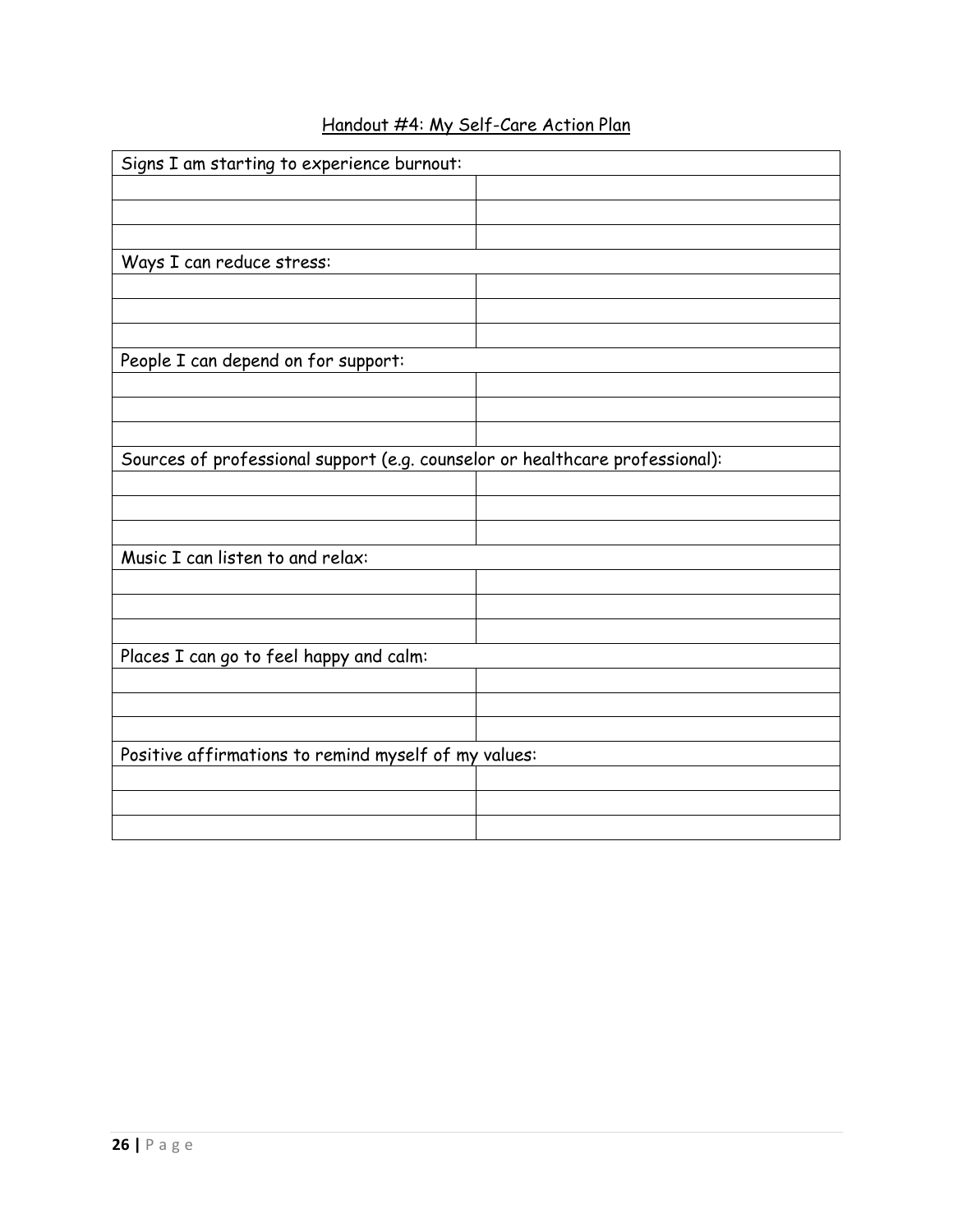## Handout #5: Identifying My Supports

Think back to the eight dimensions of wellness. Who do you go to for support or guidance in each of the areas? Write your answers below:

|    | 1. Physical:                                                                                                                |
|----|-----------------------------------------------------------------------------------------------------------------------------|
|    | α.<br><u> Terminal de la propincia de la propincia de la propincia de la propincia de la propincia de la propincia de l</u> |
|    | b.<br><u> Alexandria de la contrada de la contrada de la contrada de la contrada de la contrada de la contrada de la c</u>  |
|    | c.                                                                                                                          |
|    | 2. Emotional:                                                                                                               |
|    | $a.$ $\qquad \qquad$                                                                                                        |
|    | b.                                                                                                                          |
|    | C.                                                                                                                          |
|    | 3. <u>Spiritual:</u>                                                                                                        |
|    | α.                                                                                                                          |
|    | b.                                                                                                                          |
|    | c.                                                                                                                          |
|    | 4. Intellectual:                                                                                                            |
|    | a.                                                                                                                          |
|    | b.<br><u> 1989 - Johann Stein, mars et al. 1989 - Anna ann an t-</u>                                                        |
|    | C.                                                                                                                          |
|    | 5. Occupational:                                                                                                            |
|    | α.                                                                                                                          |
|    | b.                                                                                                                          |
|    | c.                                                                                                                          |
|    | 6. <u>Social:</u>                                                                                                           |
|    | α.                                                                                                                          |
|    | b.                                                                                                                          |
|    | C.                                                                                                                          |
|    | 7. Financial:                                                                                                               |
|    | α.<br>the contract of the contract of the contract of the contract of the contract of                                       |
|    | b.                                                                                                                          |
|    | c.                                                                                                                          |
| 8. | Environmental:                                                                                                              |
|    | α.                                                                                                                          |
|    | b.                                                                                                                          |
|    | c.                                                                                                                          |
|    |                                                                                                                             |